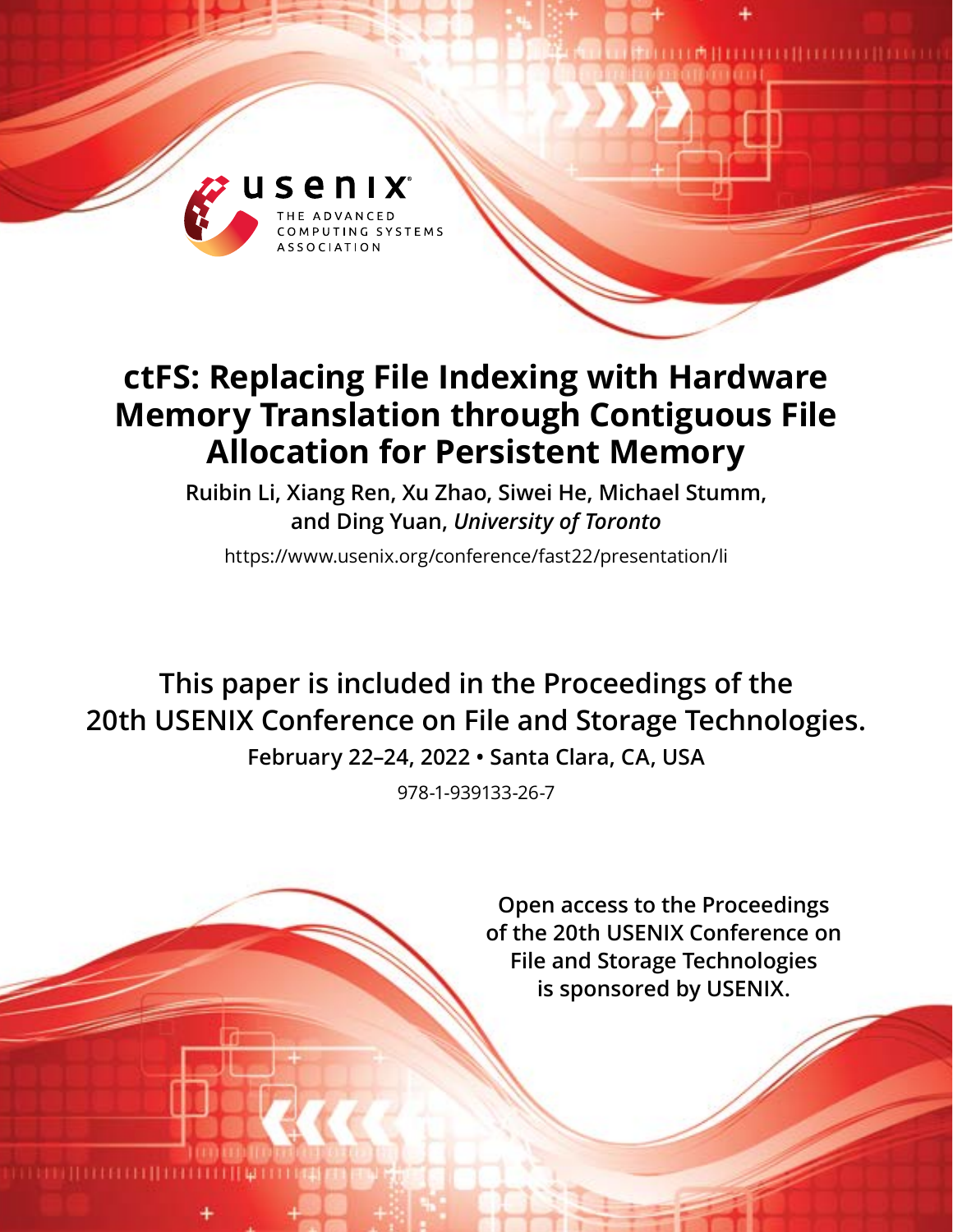## ctFS: Replacing File Indexing with Hardware Memory Translation through Contiguous File Allocation for Persistent Memory

*Ruibin Li, Xiang Ren, Xu Zhao, Siwei He, Michael Stumm, Ding Yuan University of Toronto*

#### Abstract

Persistent byte-addressable memory (PM) is poised to become prevalent in future computer systems. PMs are significantly faster than disk storage, and accesses to PMs are governed by the Memory Management Unit (MMU) just as accesses with volatile RAM. These unique characteristics shift the bottleneck from I/O to operations such as block address lookup – for example, in write workloads, up to 45% of the overhead in ext4-DAX is due to building and searching extent trees to translate file offsets to addresses on persistent memory.

We propose a novel *contiguous* file system, ctFS, that eliminates most of the overhead associated with indexing structures such as extent trees in the file system. ctFS represents each file as a contiguous region of virtual memory, hence a lookup from the file offset to the address is simply an offset operation, which can be efficiently performed by the hardware MMU at a fraction of the cost of software maintained indexes. Evaluating ctFS on realworld workloads such as LevelDB shows it outperforms ext4-DAX and SplitFS by 3.6x and 1.8x, respectively.

#### 1 Introduction

The emergence of byte-addressable persistent memory (PM) fundamentally blurs the boundary between memory and persistent storage. Intel's Optane DC persistent memory is byte-addressable and can be integrated as a memory module. Its performance is orders of magnitude faster than traditional storage devices: the sequential read, random read, and write latencies of Intel Optane DC are 169ns, 305ns, and 94ns, respectively, which are the same order of magnitude as DRAM (86ns) [\[19\]](#page-14-0).

A number of file system designs have been introduced with the aim of exploiting the characteristics of PM. For example, Linux introduced Direct Access support (DAX)

for some of its file systems (ext4, xfs, and ext2) that eliminates the use of the page cache. Other designs bypass the kernel by mapping different file system data structures into user space to reduce the overhead of switching into the kernel [\[7,](#page-14-1) [8,](#page-14-2) [21,](#page-14-3) [25,](#page-14-4) [37\]](#page-15-0). SplitFS, a state-of-the-art PM file system, aggressively uses memory-mapped I/O [\[21\]](#page-14-3) for significantly improved performance.

All of these systems use conventional tree-based index structures for translating the file offset to the device address. This index structure was first proposed by Unix in the 70s [\[34\]](#page-15-1) when the speed of memory and persistent storage differed by several orders of magnitude. However, with the emergence of PM, this speed difference has shrunk significantly to the point of being almost negligible. This in turn has shifted the bottleneck from I/O to file indexing overheads.

Indeed, we show in  $\S2$  that this indexing overhead can be as high as 45% of the total runtime for write workloads on ext4-DAX (e.g., for Append). While memorymapped I/O (mmap()) can mitigate some of the indexing overhead [\[11\]](#page-14-5), it does not remove indexing overhead but only shifts its timing to page fault handling or mmap() (when pre-fault is used). For example,  $\S2$  shows that with SplitFS, file indexing overhead can be as high as 63% of the Append workload runtime. This is 18% higher than that of ext4-DAX, even though the runtime of Append is lower on SplitFS; this is because SplitFS's improved performance further shifts the bottleneck and exacerbates indexing overhead.

An alternative to using file indexing is to use contiguous file allocation. While simple contiguous allocation designs with fix-size or variable-size partitions are known  $[36]$ , they face two major design challenges: (1) internal fragmentation for fix-size partitions, (2) external fragmentation for variable-size partitions, and (3) file resizing, specifically for expansion which often requires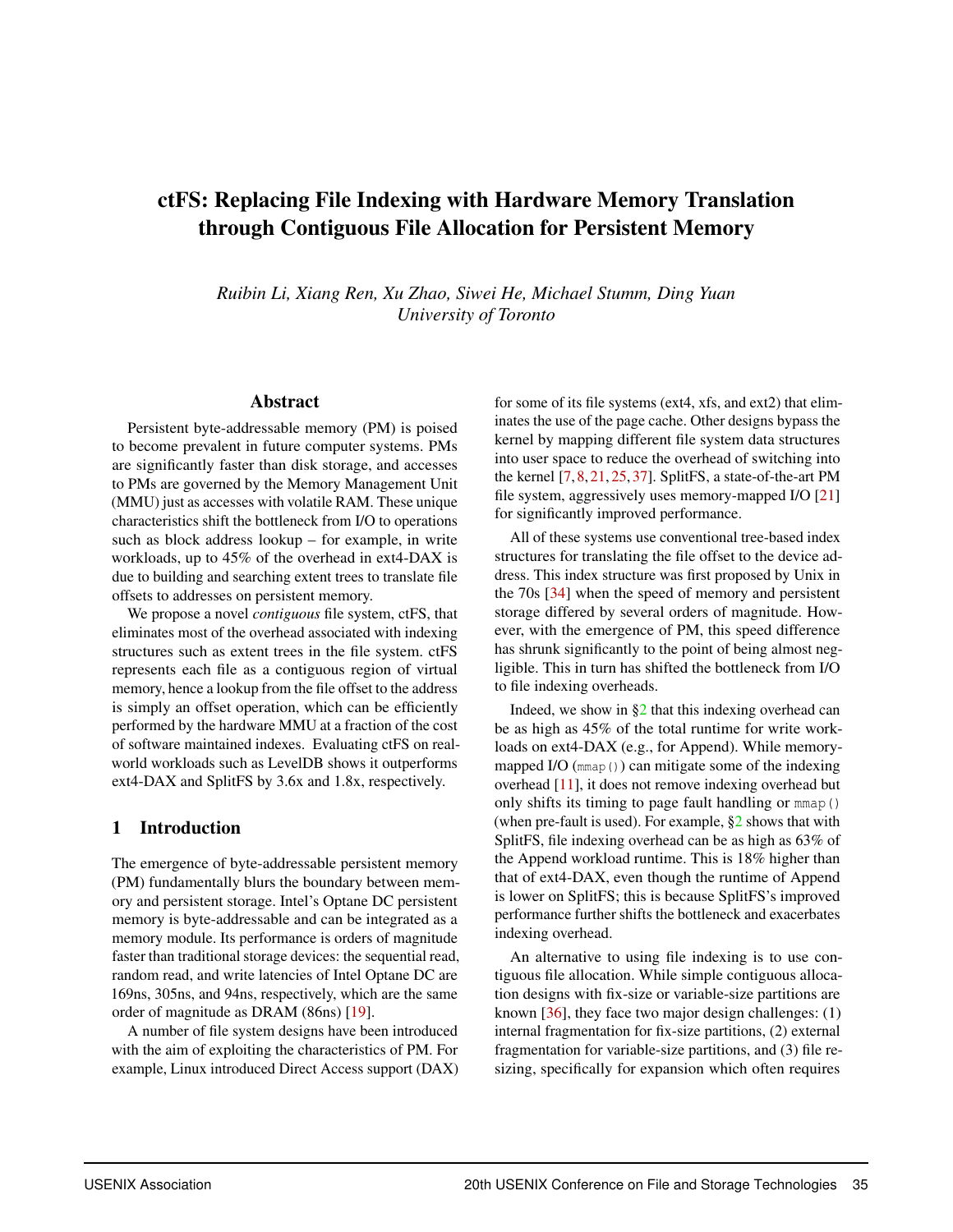costly data movement. Therefore, the only use of contiguous file allocation in practice today is on CD-ROMs, where files are read-only [\[36\]](#page-15-2). SCMFS [\[39\]](#page-15-3) proposed the high-level idea of allocating files contiguously in virtual memory. However, it does not address the challenges of contiguous file allocation, namely how files are allocated and how resizing is managed. (Its implementation and evaluation are also only based on simulations).

We propose ctFS, a contiguous file system designed from the ground up for PM. ctFS has the following key designs elements:

- Each file (and directory) is contiguously allocated in the 64-bit *virtual* memory space. We demonstrate the practicality of this idea, given that the 64-bit address space is enormous. Furthermore, the virtual address space is carefully managed by a hierarchical layout, similar to the buddy memory allocation [\[23\]](#page-14-6), in which each partition is subdivided into 8 equal-size subpartitions. This design speeds up allocation, avoids external fragmentation, and minimizes internal frag-mentation ([§3.2\)](#page-4-0).
- A file's virtual-to-physical mapping is managed using *persistent page tables* (PPT). PPTs have a similar structure as the regular, volatile page tables in DRAM, except that PPTs are stored persistently on PM. Upon a page fault on an address that is within a ctFS's memory region, the OS looks up the PPT and creates the same mappings in the DRAM-based page tables. Therefore, subsequence accesses are served by hardware MMU from DRAM-based page tables, avoiding the indexing cost.
- Initially, a file is allocated within a partition whose size is just large enough for the file. When a file outgrows its partition, it is moved to a larger partition in virtual memory without copying any physical persistent memory. ctFS does this by remapping the file's physical pages to the new partition using *atomic swap*, or pswap ([§3.3\)](#page-6-0), a new OS system call that *atomically* swaps the virtual-to-physical mappings. Atomic swap also enables efficient crash consistency on multi-block writes without needing to double-write the data. An atomic write in ctFS simply writes the data to a new space, and then pswaps it with the old data  $(\S3.4)$ .

In ctFS, the translation from file offset to the physical address now needs to go through the virtual-to-physical memory mapping, which is no less complex than the conventional file-to-block indexes. The key difference is that page translation can be sped up by existing hardware support. Translations that are cached by TLB will be handled transparently from the software and completed in

one cycle. In contrast, a file system's file-to-block translation can only be cached by software. Additionally, ctFS can adopt various optimizations for memory mapping, such as using huge pages, to further speed up a variety of operations.

Our evaluation on Intel Optane DC reveals that ctFS can eliminate most indexing overheads, which results in up to a 7.7x and 3.1x speedup over ext4-DAX and SplitFS [\[21\]](#page-14-3) on the Append workload. ctFS further improves the throughput of LevelDB running YCSB by up to 3.62x, 1.82x, 3.21x, and 2.45x when compared to ext4-DAX, SplitFS, Nova [\[40\]](#page-15-4), and PMFS [\[8\]](#page-14-2), respectively. Finally, ctFS improves RocksDB [\[35\]](#page-15-5) performance by up to 1.6x when compared to ext4-DAX. The source code of ctFS is available at [https://github.](https://github.com/robinlee09201/ctFS) [com/robinlee09201/ctFS](https://github.com/robinlee09201/ctFS).

A limitation of ctFS is that we implement it as a userspace library file system that trades protection for performance. While this squeezes the most performance out by aggressively bypassing the kernel, it sacrifice protection in that it only protect against unintentional bugs instead of intentional attacks. We envision that this is an acceptable, or even desirable, trade-off for data center environments. We discuss other limitations in [§5.](#page-12-0)

#### <span id="page-2-0"></span>2 Understanding File Indexing Overhead

We analyzed the performance overhead of block address translation in Linux's ext4-DAX and in SplitFS [\[21\]](#page-14-3). Ext4-DAX is the port of the ext4 extent-based file system to PM. It eliminates the page cache, and directly accesses PM using memory operations (memory ()).

Background on SplitFS. We briefly describe SplitFS for a better understanding. SplitFS splits the file system logic into a user-space library (U-Split) and a kernel space component (K-Split), where K-Split uses ext4-DAX. A file is split into multiple 2MB regions by U-Split, where each region is mapped to one ext4-DAX file. Both U-Split and K-Split participate in indexing: U-Split maps a logical file offset to the corresponding ext4-DAX file, and the ext4-DAX in K-Split further searches its extent index to obtain the actual physical address.

SplitFS also proposed a novel operation called relink to improve the performance of file expansion and provide crash consistency on file writes without double-writing data. Under its sync mode, file appends are first made to a staging file, and then relinked to the target file either when fsync() gets called or the staging file reaches its size limit; file overwrites are applied in-place. Under its strict mode, every file write, whether it's overwriting or appending data, is applied to a staging file and gets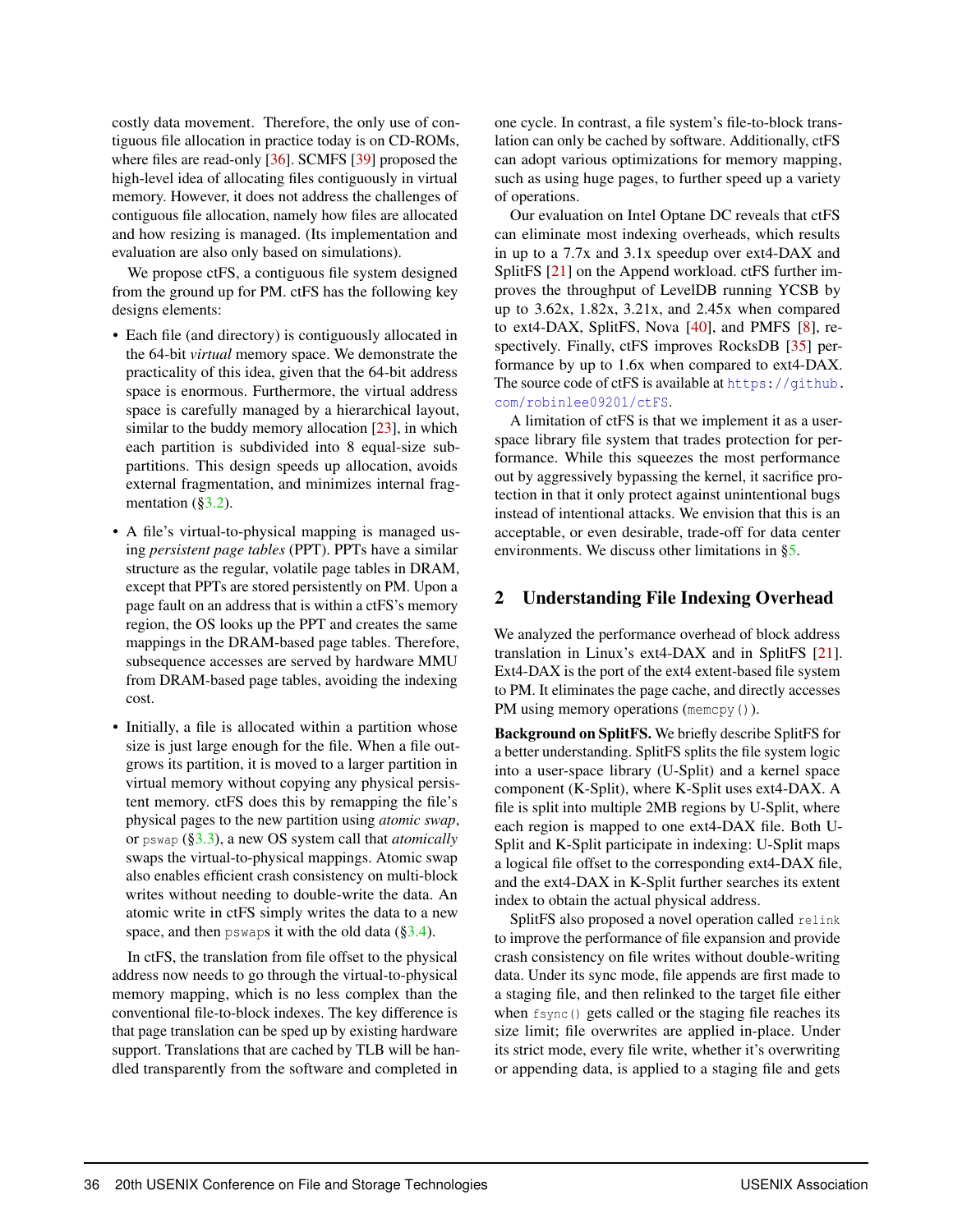

<span id="page-3-0"></span>Figure 1: Performance breakdown (in percentage) of ext4-DAX and SplitFS on persistent memory. The number above each bar is the total run time in seconds.

relinked at the end of every write. Hence, the indexing time of SplitFS consists of relink, mmap, and indexing in both kernel and user components.

Experimental Methodology. Our experiments were conducted on a server with two 128GB Intel Optane DC persistent memory (PM) modules, an 8-core Intel Xeon 4215 CPU running at 2.5 GHz, and 96 GB of DRAM. We used Linux version  $v$ 5.7.0-rc7+.

We ran a total of 6 tests. The results are shown in Figure [1.](#page-3-0) Each test either reads or writes a 10GB file. The first test, Append, repeatedly *appends* 4KB of data to a file which is initially empty. The second test, SWE, sequentially writes a total of 10GB of data to an *empty* file with 10 pwrite() calls to write 1GB at a time. RR reads 4KB of data from a random (4KB-aligned) offset in a 10GB file, and RW overwrites an existing 10GB file with 4KB of data at a random (4KB-aligned) offset, and they do this 2,621,440 times. Finally, SR/SW we sequentially reads/writes [1](#page-3-1)0GB data, 1GB at a time.<sup>1</sup>

For the SW, RW, RR, and SR tests, we ran the ext4- DAX tests with two types of files: those that were *sequentially* allocated (ext4) and those that were *randomly* allocated (ext4r). Sequentially allocated files were created by SWE, which maximizes ext4-DAX's grouping of blocks into an extent. Randomly allocated files were created by writing to them similarly to the way RW does, except that the file is initially empty (Linux file systems support sparse files); these randomly allocated files limit ext4- DAX's ability to group blocks into extents. The "ext4r" bars in RW, RR, and SR represent tests that operated on such randomly allocated files. Note that ext4-DAX creates 12 extents for a sequentially allocated 10GB file, but creates 256 extents for a randomly allocated file. For SplitFS, all files are sequentially allocated.

Indexing overhead in ext4-DAX. Figure [1](#page-3-0) shows the breakdown of the completion time of each test. For ext4- DAX, we observe that indexing overhead is significant in Append and SWE, spending at least 45% of the total runtime on indexing. $2$ 

For the random access workloads, RR and RW, the proportion of time spent on indexing is lower, but still considerable: 25% and 21% of the total runtime when randomly writing and reading to/from a randomly allocated file (ext4r), and 18% and 15% when the file was sequentially allocated.

Indexing overhead in SplitFS. Figure [1](#page-3-0) also shows the breakdown of the completion time of SplitFS's sync mode.<sup>[3](#page-3-3)</sup> Compared to ext4-DAX, SplitFS spends an even higher proportion of the total runtime on indexing in the Append (63%), SWE (45%), and RW workloads (38%), while it spends 14% of the runtime on indexing in RR.

To understand SplitFS's indexing overhead in more detail, consider the Append workload where SplitFS spends a total of 6.62s on indexing. Three components make up this file indexing time: (1) the kernel indexing time as part of page fault handling (4.37s), (2) U-split's file indexing time (0.84s) spent on mapping file offsets to the correct ext4-DAX file, and (3) U-Split's  $mmap()$  time (1.39s).

#### 3 Design & Implementation of ctFS

This section starts with an overview of ctFS. Then we describe the file system layout  $(\S3.2)$ , and how ctFS interacts with the kernel's memory management system  $(\S3.3)$ . We then explain ctFS's primitive for atomic operations  $-$  pswap(), and how ctFS handles file updates and en-

<span id="page-3-1"></span><sup>1</sup> We found that the version of SplitFS we tested does not support append operations that write over 128MB under its sync mode. Therefore, in SWE, we write 128MB at a time in SplitFS, instead of 1GB as in ext4-DAX and other the file systems we discuss in [§4.](#page-9-0)

<span id="page-3-3"></span><span id="page-3-2"></span> $2$ In both cases, the index time includes the time to build the index. <sup>3</sup>We only show its sync mode result as its semantics is comparable to that of ext4-DAX. SplitFS's strict mode is further evaluated in [§4.](#page-9-0)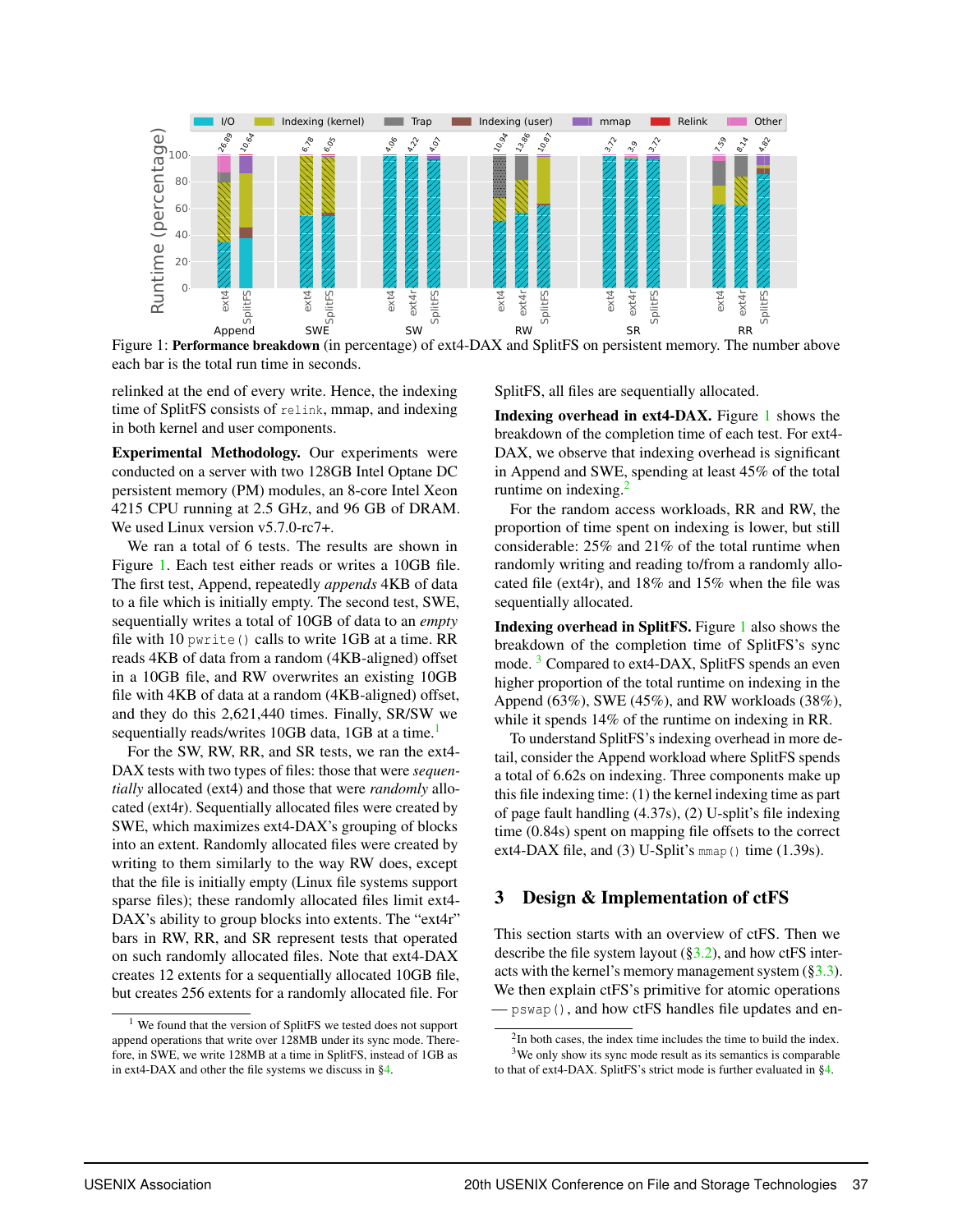| Mode   |      | Atomicity | Similar to           |  |
|--------|------|-----------|----------------------|--|
|        | data | metadata  |                      |  |
|        | х    |           | NOVA-relaxed,        |  |
| sync   |      |           | PMFS.                |  |
|        |      |           | SplitFS-sync         |  |
| strict |      |           | NOVA-strict, Strata, |  |
|        |      |           | SplitFS-strict       |  |

<span id="page-4-1"></span>Table 1: The two modes provided by ctFS.

sures crash consistency  $(\S3.4)$ . Finally we discuss some optimizations ( $\S3.5$ ) and the protection model ( $\S3.6$ ).

## 3.1 Design Overview

ctFS is a high-performance PM file system that directly accesses and manages both file data and metadata in user space. Each file is stored contiguously in virtual memory, and ctFS offloads traditional file systems' offset to block number indexing to the memory management subsystem. ctFS achieves the following design goals:

- POSIX compliance: ctFS currently supports over 30 commonly used functions from the POSIX-compatible file system API.
- Synchronous writes: Write operations on ctFS are always synchronous, i.e., writes are persisted on PM before the operation completes. Hence there is no need for fsync (which does nothing in ctFS).
- Crash consistency: ctFS supports both file data consistency (by using pswap) and metadata consistency (by using conventional redo logs).
- Concurrent operations: ctFS supports concurrent operations on different files or concurrent reads on the same file; a reader-writer lock is used for each file to synchronize concurrent accesses.

Similar to prior systems, such as NOVA [\[40\]](#page-15-4) and SplitFS [\[21\]](#page-14-3), ctFS offers two modes, sync and strict, as shown in Table [1.](#page-4-1) Both modes ensure atomic metadata operations that include directory operations. Strict mode further ensures file data writes are atomic (by using pswap).

ctFS's architecture, shown in Fig. [2,](#page-4-2) consists of two components: (1) the user space file system library, ctU, that provides the file system abstraction, and (2) the kernel subsystem, ctK, that provides the virtual memory abstraction. ctU implements the file system structure and maps it into the *virtual* memory space. ctK maps virtual addresses to PM's physical addresses using a *persistent page table (PPT)*, which is stored in PM. Any page fault on a virtual address inside ctU's address range is handled



<span id="page-4-2"></span>Figure 2: Architecture of ctFS. Each box represents a page. Two partitions are shown. The file allocated in partition 1 uses 3 pages (green), and the file in partition 2 uses 5 pages. ctK maintains virtual-to-physical page mappings in the PPT.

| $\overline{9}$<br>512GB 64GB 8GB 1GB 128MB 16MB 2MB 256KB 32KB 4KB | L8   |  | L6 I       | L5 | L4            |  |  |  |  |
|--------------------------------------------------------------------|------|--|------------|----|---------------|--|--|--|--|
| PGD                                                                | PIID |  | <b>PMD</b> |    | PTE (sub-PMD) |  |  |  |  |

<span id="page-4-3"></span>Figure 3: Size of partitions at levels L0 to L9. PGD, PUD, PMD, and PTE refer to the four levels of page tables in Linux (from highest to lowest). An L9 partition aligns with PGD, i.e., its starting address has zero in all of the lower level page tables (PUD, PMD, PTE); Similarly, L6-L8 partitions align with PUD, whereas L3-L5 partitions align with PMD.

by ctK. If the PPT does not contain a mapping for the fault address, ctK will allocate a PM page, establish the mapping in the PPT, and then copy the mapping from the PPT to the kernel's DRAM page table, allowing virtual to PM address translations to be carried out by the MMU. When any mapping in the PPT becomes obsolete, ctK will remove the corresponding mapping from the DRAM page table and shoot down the mapping in the TLBs.

With this architecture, there is a clear separation of concerns. ctK is *not* aware of any file system semantics, which is entirely implemented by ctU using memory operations. Next, we discuss the designs that are specific to ctFS. We omit the designs that are similar to existing file systems. For example, we use standard transaction logging to provide crash consistency of *metadata*, including directories, inode, and ctFS data structures such as partition headers, bitmaps, etc.

## <span id="page-4-0"></span>3.2 File System Structure (ctU)

ctFS's user-space library, *ctU*, organizes the file system's *virtual* memory space into hierarchical partitions to facilitate contiguous allocations. The size of each partition at a particular level is identical, and each level's size is 8x the size of the partitions at the next lower level. Figure [3](#page-4-3) shows the sizes of the ten levels that ctFS currently supports. The lowest level, L0, has 4KB partitions, whereas the highest level, L9, has 512 GB partitions. ctFS can be easily extended to support more partition levels, *e.g.* L10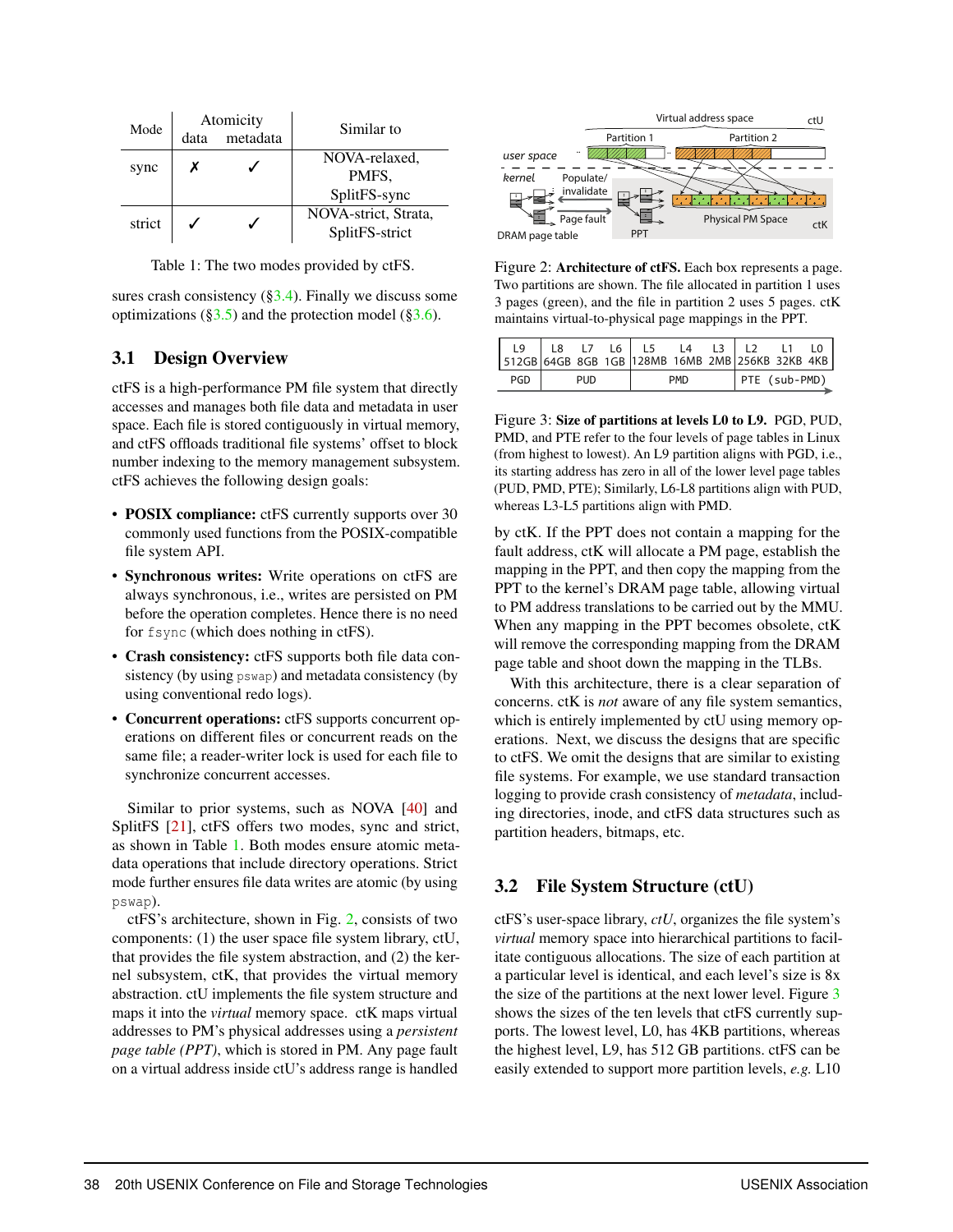

<span id="page-5-0"></span>Figure 4: Layout of ctFS in the *virtual* address space (VAS). The space of an entire partition is reserved in VAS, whereas the physical PM space is allocated on-demand based on actual usage. Headers circled in the dashed-line reside on the same page.

#### (4TB), L11 (32TB), *etc*.

A file or directory is always allocated contiguously in one and only one partition, with the size of the partition being the smallest capable of containing the file. For example, a 1KB file is allocated in an L0 partition (4KB); a 2GB file is allocated in an L7 partition (8GB).

We chose each next level to be 8x the size of the previous level because the boundary of the levels should align with the boundary of Linux page table levels (Figure [3\)](#page-4-3). This enables the optimization during pswap we describe in  $\S 3.3$ . Therefore, our only options for partition size differences were:  $2x(2^1)$ ,  $8x(2^3)$ , or  $512x(2^9)$ . We chose 8x because 2x would be too small and 512x too large.

File System Layout. Figure [4](#page-5-0) shows the layout of ctFS. The virtual memory region is partitioned into two L9 partitions. The first L9 partition is a special partition used to store file system metadata: a superblock, a bitmap for inodes, and the inodes themselves. Each inode stores the file's metadata (e.g., owner, group, protection, size, etc.) and *a single field* identifying the virtual memory address of the partition that contains the file's data. The inode bitmap is used to track whether an inode is allocated or not. The second L9 partition is used for data storage. <sup>[4](#page-5-1)</sup>

Each partition can be in one of the three states: Allocated  $(A)$ , Partitioned  $(P)$ , or Empty  $(E)$ . A partition in state A is allocated to a single file; a partition in state P is divided into eight next-level partitions. We call the higher level partition the *parent* of its eight next-level partitions. This parent partition *subsumes* its eight child partitions; i.e., these 8 child partitions are sub-regions within the virtual memory space allocated to the parent. For example, in Figure [4,](#page-5-0) an L9 partition in state P is divided into 8 L8 partitions. The first L8 partition is also in state P, which means it is divided into 8 L7 partitions, and so on. In this manner, the different levels of partitions form a hierarchy.

This hierarchy of partitions has three properties. (1) For any partition, all of its ancestors must be in state P; and any partition in the A or E state does not have any descendants. (2) Any address in a partition is also an address in the partitions of its ancestors; e.g., any L3 partition in Figure [4](#page-5-0) is contained in its ancestor L4-L9 partitions. (3) The starting address of any partition, regardless of its level, is aligned to its partition size; this is the case as long as the top-level L9 partitions are 512 GB aligned.

Partition Headers. ctU needs to maintain book keeping information for each partition, such as its state. To store such metadata, each partition in P-state has a header which contains the state of each of its *child* partitions; ctU stores the header directly on the first page of the partition for fast lookup that does not involve indirections. For example, for each partition in P state at levels L4-L9, the state of its eight children are encoded using 2 bits packed into a uint16\_t.

To speed up allocation, the header also has an availability level field that identifies the highest level at which a *descendent* partition is available for allocation. For example, the availability level of the left-most L9 partition in Figure [4](#page-5-0) is 8 because this L9 partition has at least 1 L8 child partition in E state. With this information, when allocating a level-N partition, if a P partition's availability level is less than N, ctU does not need to drill down further to check its child partitions. This results in constant worst-case time complexity for allocating a parition and is far more efficient than using bitmaps.

Because ctU places the header in the first page of a partition in P state, its first child partition will also contain the same header, and as a result, this first child partition must also be in P state; it cannot be in the Allocated

<span id="page-5-1"></span><sup>4</sup>Note that the 512GB allocated for metadata is virtual memory; The physical pages underneath it are allocated on demand.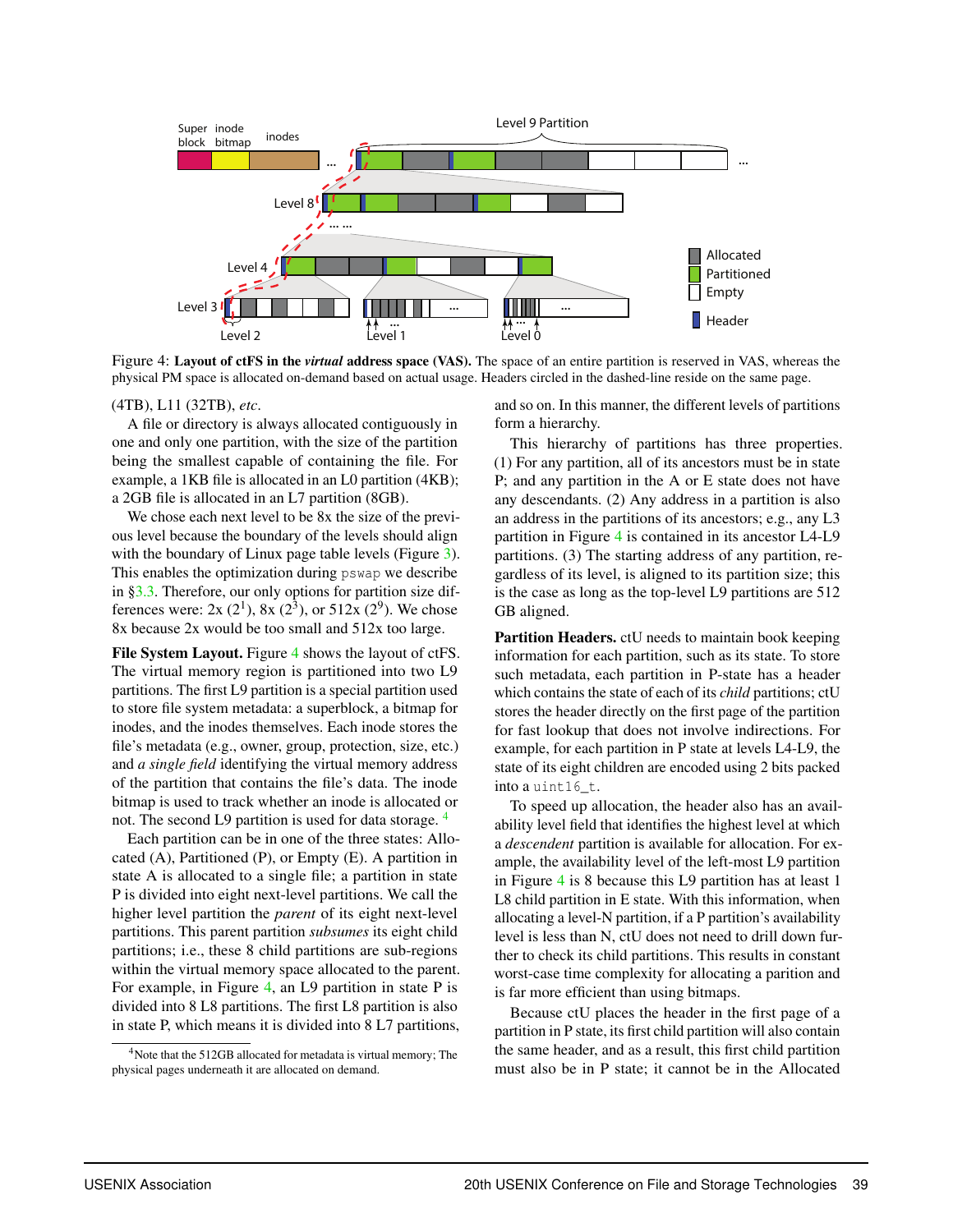state because the first page would need to be used for file content. Therefore, a header page can contain the headers of multiple partitions in the hierarchy. For example, in Figure [4,](#page-5-0) the headers in the dashed circle are all stored on the same page. This is achieved by partitioning the header page into non-overlapping header spaces for each level from L4-L9.

ctU does not partition L0–L3 further, as the 4KB header space becomes much more wasteful for smaller partition sizes. Instead, each L3 partition (2MB) can only be partitioned as (1) 512 L0 child partitions, (2) 64 L1 child partitions, or (3) 8 L2 child paritions, as shown at the bottom of Figure [4.](#page-5-0) As a result, there is only one header in each L3 partition that is in state P, and it contains a bitmap to indicate the status of each of its child partitions, which can only be in either state A or E, but not P.

Virtual Memory Allocation. During system initialization, ctU allocates a 1TB, empty (i.e., not backed) virtual memory area (VMA) to accommodate two L9 partitions. It does not restrict the starting address of this VMA, so it can be anywhere in the virtual address space (as long as it is aligned). If the PM size is larger than 512GB, then the next level (L10) would be used, and an 8TB VMA would be allocated. Note that subsequent virtual memory allocations made from the kernel or processes will not clash with ctU's VMA, because the Linux kernel's VMA allocation will only allocate a VMA if it does not conflict with existing VMAs.

TLB usage. ctFS does not use more TLB entries compared to other file systems. In conventional (non-DAX) file systems, the file data will be buffered in memory, either in the file system's buffer cache, or by the process in the case of memory mapped I/O. Such buffering will occupy TLB entries just as ctFS does, and the number of entries used depend on the amount of data a process accesses. Ext4-DAX eliminates the buffer cache by directly accessing the devives using statically mapped virtual kernel addresses. However, this mapping still goes through the page table [\[14\]](#page-14-7) and hence still occupies TLB entries. Therefore even compared to ext4-DAX, ctFS does not use more TLB entries.

#### <span id="page-6-0"></span>3.3 Kernel Subsystem Structure (ctK)

ctK manages the PPT. PPT is essentially identical to a regular Linux 4-level DRAM page table, except (1) it is persistent, and (2) it uses relative addresses for both virtual and physical addresses. It uses relative addresses because ctFS's memory region may be mapped to different starting virtual addresses in different processes



<span id="page-6-1"></span>Figure 5: An example of **pswap**. The shaded entries in the page tables are the ones used to map the two-page arrays A and B. The red and blue page table entries are the ones that are modified by pswap. Before pswap, A maps to the red pages and B maps to the blue pages, whereas after pswap A maps to blue pages and B maps to red pages. The last 39 bits of A and B's address are shown at the bottom.

due to *Address Space Layout Randomization* [\[6\]](#page-14-8) [\[9\]](#page-14-9), and hardware reconfiguration could change PM's starting physical address. We also note that whereas each process has its own DRAM page table, ctK has a single PPT that contains the mapping of all virtual addresses in ctU's memory range (i.e., those inside the partitions). The PPT cannot be accessed by the MMU, so mappings in the PPT are used to populate entries in the DRAM page table on demand as part of page fault handling.

ctK provides a pswap system call that atomically swaps the mapping of two same-sized contiguous sequences of virtual pages in the *PPT*. It has the following interface:

```
int pswap(void* A, void* B, unsigned int N,
int* flag);
```
A and B are the starting addresses of each page sequence, and N is the number of pages in the two sequences. The last parameter flag is an output parameter. Regardless of its prior value, pswap will set \*flag to 1 if and only if the mappings are swapped successfully. ctU sets flag to point to a variable in the redo log stored on PM and uses it to decide whether it needs to redo the pswap upon crash recovery. pswap also invalidates all related DRAM page table mappings (and shoots them down in TLBs), as we found it is more efficient than updating the mappings.

The pswap() system call *guarantees crash consis-*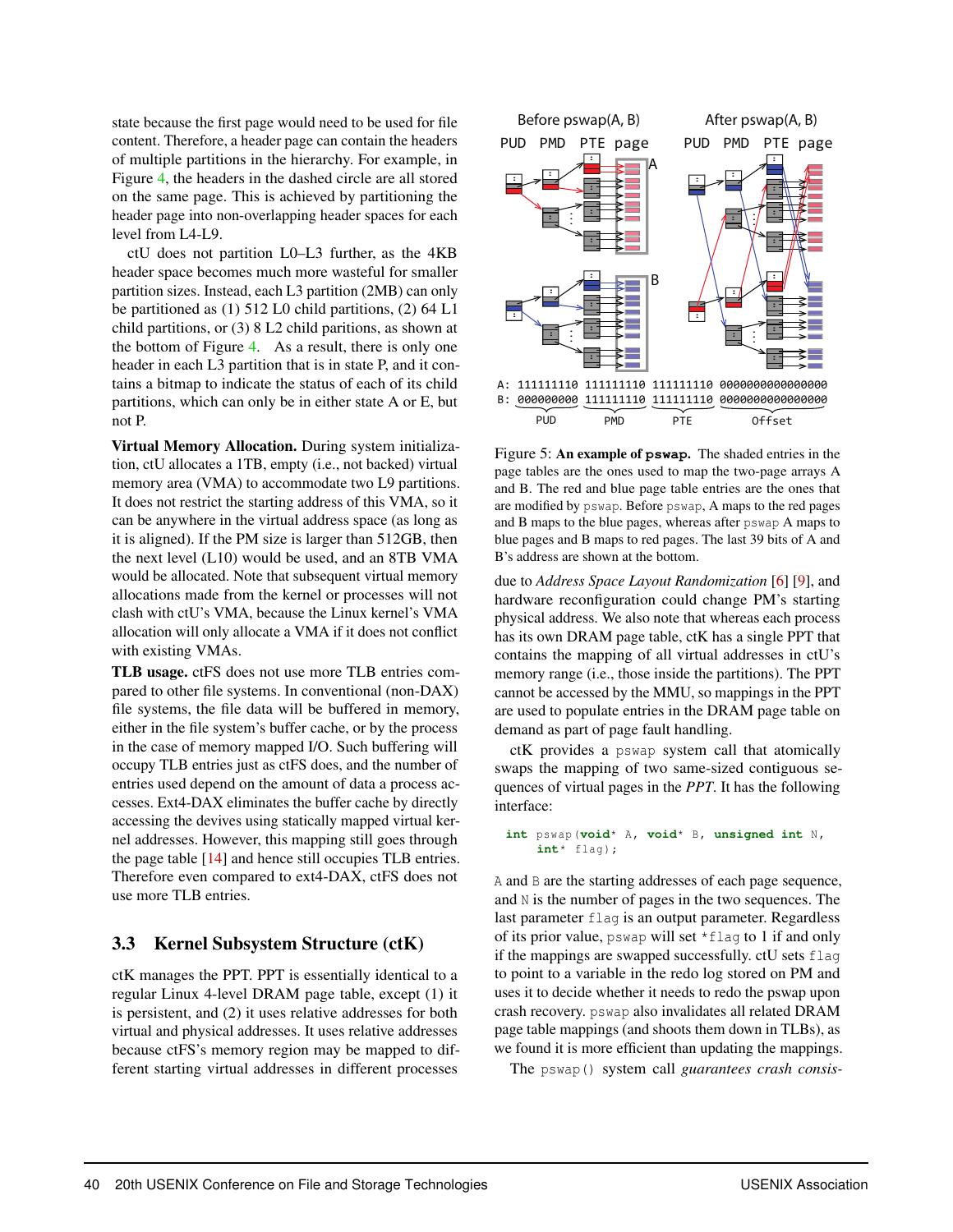

<span id="page-7-2"></span>Figure 6: Comparing the performance of **pswap** and **memcpy**. Both the X and Y axis are log scale.

*tency*: it is atomic, and its result is durable as it operates on PPT. Moreover, concurrent pswap() operations occur as if they are serialized, which *guarantees isolation* between multiple threads and processes. [5](#page-7-1)

pswap avoids swapping every target entry in the PTEs (the last level page table) of the PPT whenever possible. Figure [5](#page-6-1) shows an example where pswap needs to swap two sequences of pages - A and B - each containing 262,658 (512  $\times$  512 + 512 + 2) pages. pswap only needs to swap 4 pairs of page table entries or directories (as shown in red and blue colors in Figure [5\)](#page-6-1), as all 262,658 pages are covered by a single PUD entry (covering  $512 \times$ 512 pages), a single PMD entry (covering 512 pages), and two PTE entries (covering 2 pages).

pswap() can only perform this optimization if the starting addresses of the two page sequences are *swapaligned*. We first define the *reach* of a page table *level* to be the size of the memory region that each entry maps — e.g., the reach of PTE, PMD, PUD, and PGD are 4K (bytes), 2M, 1G, and 512G, respectively. Given two contiguous sequences of pages in virtual memory that start at addresses A and B, and given that each sequence spans a memory region of size S, let L be the highest level in the page table such that  $reach(L) \leq S$ . We then say that the two page sequences A and B are swap-aligned if and only if: For the same of the same of the same of the same of the same of the same of the same of the same of the same of the same of the same of the same of the same of the same of the same of the same of the same of the same of t

#### *A* mod reach( $L$ ) = *B* mod reach( $L$ )

In the example of Figure [5,](#page-6-1) *L* is PUD, and *reach*(*L*) is 1G  $(2^{30})$ . *A mod reach* $(L)$  equals *B mod reach* $(L)$  because the last 30 bits of A and B are the same.

Figure [6](#page-7-2) shows the performance of pswap as a function of the number of pages that are swapped. We compare it with the performance of the same swap implemented with memcpy that approximates the use of conventional write ahead or redo logging that requires copying *data* twice. The pswap curve shows a wave-like pattern: as the



<span id="page-7-3"></span>Figure 7: Implementing **read()** on ctFS.

number of pages increases, pswap latency first increases and then drops back as soon as it can swap one entry in a higher-level page table instead of 512 entries in the lower-level table. The two drop points in Figure [6](#page-7-2) are when N is 512 (mapped by a single PMD entry) and 262,144 (mapped by a single PUD entry). In comparison, memcpy's latency increases linearly with the number of pages. When N is 1,048,576 (representing 4GB of memory), memcpy takes 2.2 seconds, whereas pswap takes only 62*µ*s. However, when N is less than 4, memcpy is more efficient than pswap.

Concurrent invocations to pswap() will only be serialized if they operate on overlapping memory ranges. We use a binary search tree to store the ranges of concurrent, on-going pswap()s.

#### <span id="page-7-0"></span>3.4 File System Operations

Since files are contiguous in virtual memory, read and write operations require special treatment. Other operations that operate on metadata (i.e., directories and metadata in inodes) are similar to those on conventional file systems.

Figure [7](#page-7-3) shows how read() is implemented in ctFS. Given the file offset (from the file descriptor), ctU locates the inode, and further locates the starting address of the file. It adds offset to this starting address, which is the virtual address of the data to be read. Then, it uses a single memcpy() to copy the data to the user buffer. *All of these operations are performed by the user space ctU.*

ctFS allocates a partition on-demand on the first write to a file. It always allocates the smallest partition that is big enough to store the write. Later when the file size increases beyond the partition size, ctFS will "upgrade" it to the next higher level partition that can accommodate the file. Also recall that ctFS supports two modes, where strict mode offers atomic writes. Consequently there are two special write cases: one that triggers an upgrade and one that requires atomicity. In the normal case where neither applies, write does not differ from read. Both of the special cases use pswap, and in both cases ctU *guarantees that the starting addresses are swap-aligned*. Next, we explain each case.

Write with Upgrade. When a write (append) triggers an

<span id="page-7-1"></span>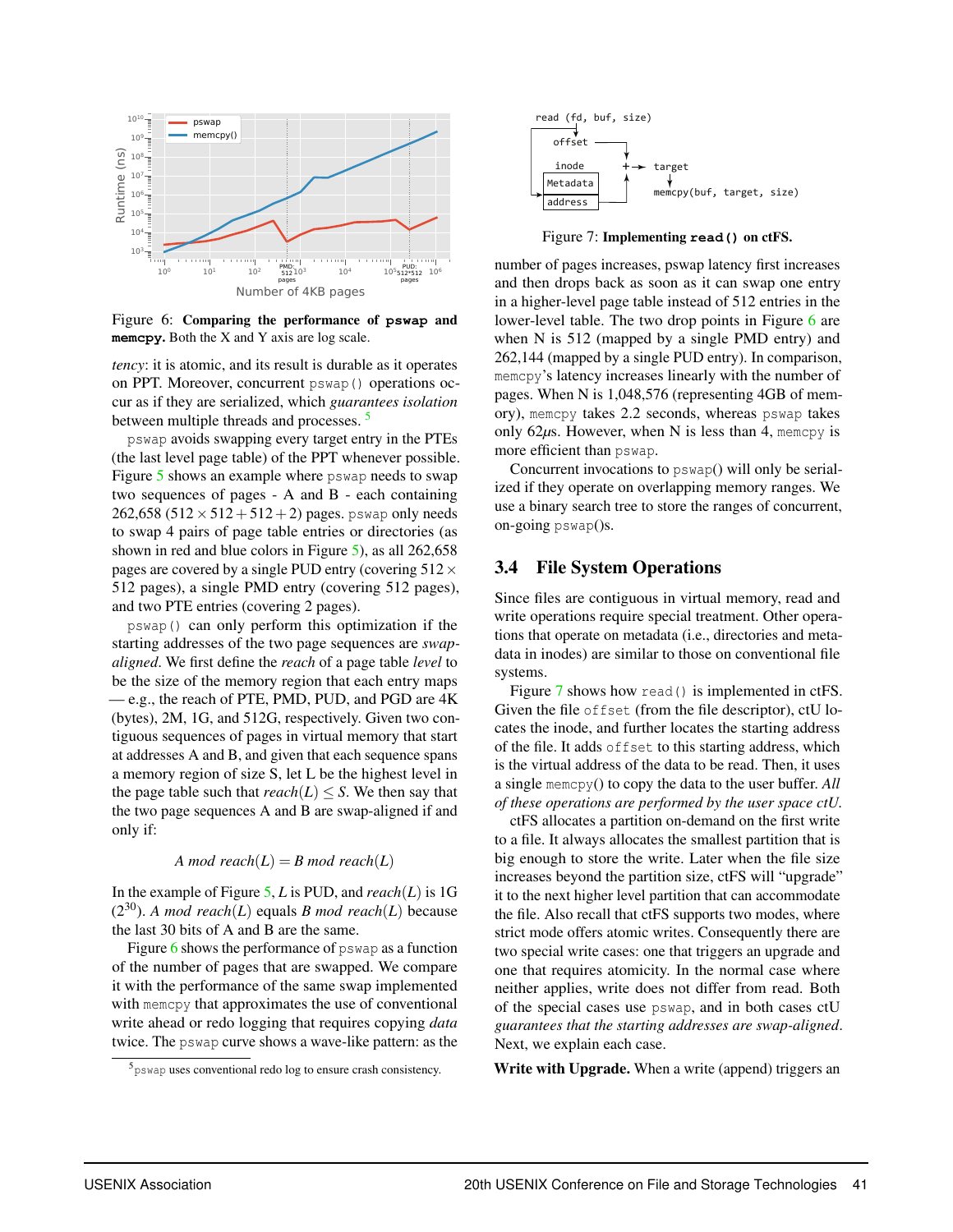

<span id="page-8-2"></span>Figure 8: An example of *atomic write* using **pswap**. The yellow color indicates the original file content whereas green indicates new data to be written.

upgrade, ctFS will first relocate the file to a new partition before applying the write. It also maintains a redo log to ensure crash consistency of the upgrade. Say a write requires upgrading from a level L partition, P0, to a level M partition, P1 (where  $M > L$ ). ctU first allocates P1 in *virtual memory*. It then calls pswap (P0, P1, N,  $f$ lag), where N is the number of pages in the level L partition. Note that right after the partition allocation, P1 does not map to any PM pages; therefore, after pswap(), P1 points to the PM pages that used to map to P0, and P0 is no longer mapped. Both steps will first be recorded in the redo log, and flag is located in the redo log, so if a crash occurs ctU knows whether pswap had completed successfully or not. If a crash happens before pswap completes, ctU only needs to free P1. If a crash happens right after pswap has completed, then ctU will continue to finish the upgrade by changing the starting address in the file's inode to P1. Partition "downgrades" (e.g., when the file is truncated) are handled in a similar manner.

Atomic Write. In strict mode, ctFS handles an atomic write using a write-and-swap protocol. Assume a write that writes N bytes to offset O of a file in a level L partition, P0. Figure [8](#page-8-2) shows an example, where O is *not* page aligned, and N spans three pages where the last page, p3, has not been accessed and is hence not mapped to PM. ctU carries out the following two steps.

*Step 1:* ctU first allocates a *staging* partition, P1, that is also at level L. It then writes the new data to the *same offset* O in P1. If O is not page-aligned, as is the case in Figure [8,](#page-8-2) ctU copies the data fragment between the start of the first page and O in P0 to P1, and similarly, it will copy any fragment data at the end if O+N is not page aligned. Note that ctU does *not* need to copy any pages that are not modified.

*Step 2:* ctU invokes pswap() to atomically swap the page sequence in P0 with its corresponding sequence in

P1. In Figure [8,](#page-8-2) it pswaps pages  $p1-p3$  in partition P0 with pages  $p5-p7$  in partition P1.

To handle crash consistency, ctU uses the redo log that records the status of each step, and the flag used in pswap() is located on this redo log.

#### <span id="page-8-0"></span>3.5 Other Optimizations

Huge Page. ctK allocates huge pages (2MB pages) whenever possible. Because the address of any partition is aligned with the partition size, all files that reside in level L3 or above benefit from huge pages. However, when ctU performs pswap with small N, huge pages may have to be broken into base pages, adding extra overhead to pswap(). Note that pswap can apply its optimization whenever the page sequences are swap-aligned regardless of whether they are huge pages or not. Huge pages are enabled in our evaluation unless otherwise noted. In  $\S 4.1.3$ , we evaluate and explain the impact of huge pages in details.

Optimized append in strict mode. ctFS performs an optimization on append operations by exploring the invariant between a file's metadata and its data [\[4,](#page-14-10) [12\]](#page-14-11). Instead of using the write-and-swap protocol, it directly appends the new data and then changes the file size in the inode. If a crash occurs before the append completes, the file will be consistent, as the file size still has the old value, presenting a view as if the append did not occurr. Instruction choices in **memcpy()**. We experimented with different memory copy strategies (e.g. repeat instructions, non-temporal instructions, cache flush) and found that AVX512 [\[1\]](#page-14-12) non-temporal 512-bit load and store (VMOVDQU and MOVNTDQ) performed the best, resulting in a 5%–20% performance gain over what SplitFS and ext4-DAX uses.

#### <span id="page-8-1"></span>3.6 Protection

For protection, ctFS's exloits both Intel Memory Protection Keys (MPK) and regular page table protection. We first explain Intel MPK before discussing ctFS's design. Background on Intel MPK. MPK allows each memory page to be tagged with one of 16 protection keys, K0, K1, ..., K15. Four unused bits in each page table entry are used to store the key for the page. Each key's protection rights can be changed from user space, *using a special instruction*. For example, key K0's right can be set to no access, K1 can be set to read only, and K2 can be set to read/write. The access rights associated with each key are stored in a register called PKRU. Hence the access rights are thread-local (as each core has its own PKRU register).

A key advantage of using MPK over the conventional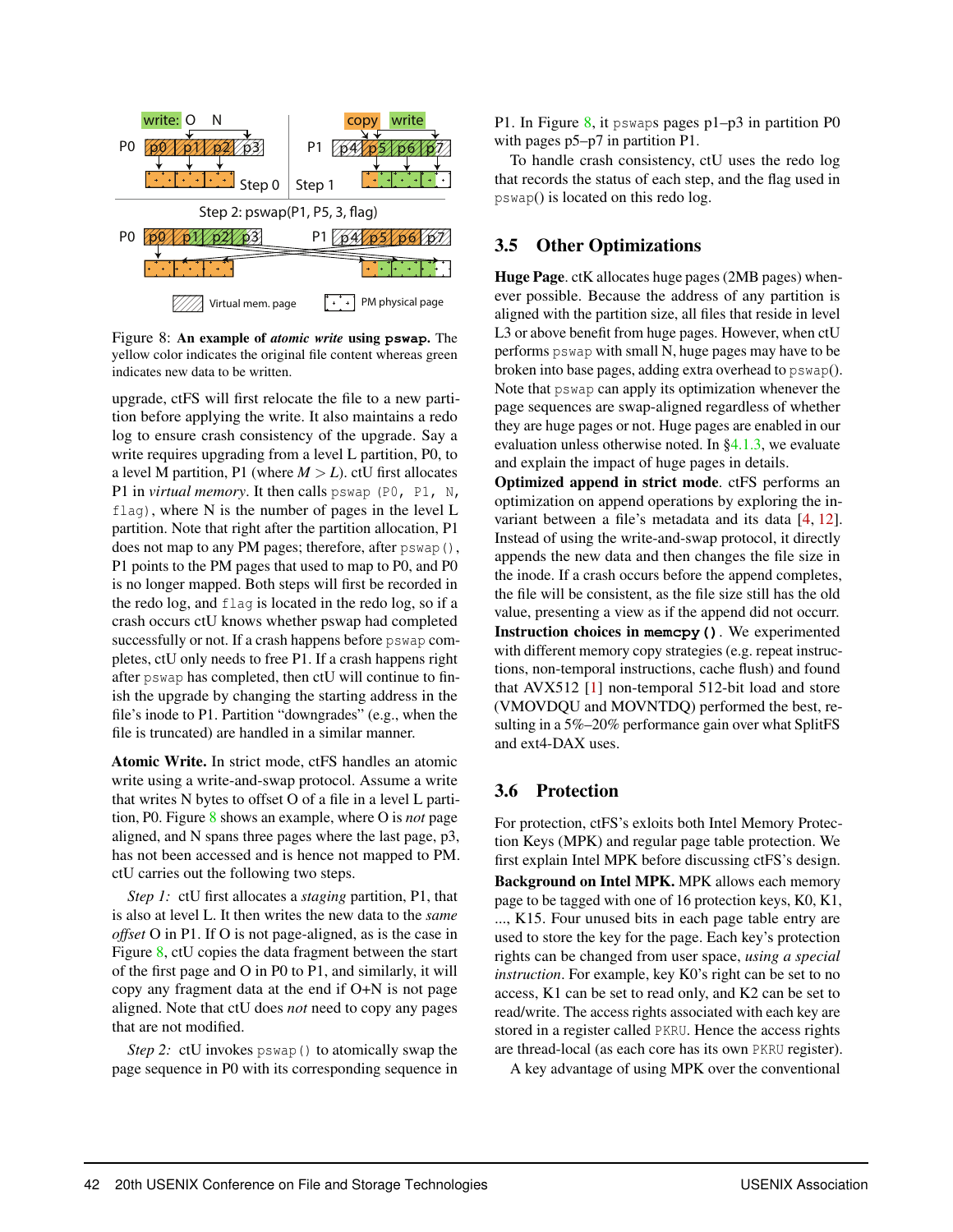mprotect() system call is performance. While assigning a key to a page still requires a system call, setting/changing the access permission associated with each key is a user-space instruction that only consumes around 20 cycles [\[33\]](#page-15-6).

Protection in ctFS. ctFS tags each page within ctFS's memory region with a single MPK key, which we refer to as NONE. When a ctFS operation is invoked, ctU sets the access right for the NONE key to be read/write, and it resets the access right back to no access before returning. Therefore, any access to ctFS's memory space from outside of ctFS will be prevented. If multiple processes with different access rights access the same file concurrently, ctFS can protect the same page differently for different processes as the access rights for the same key, NONE, can be set differently on different cores.

This protection strategy protects ctFS against *unintentional* bugs. For example, a dangling pointer in an application won't be able to accidentally corrupt the file system, given that changing the rights associated with the key requires a special instruction. However, this design does not protect against *intentional* attacks. For example, a malicious application could intentionally set the rights for the NONE key to be read/write and modify the file system in an arbitrary manner.

#### <span id="page-9-0"></span>4 Evaluation

In this section, we present the results of evaluating ctFS against other PM file systems (FS) using both real-world applications and microbenchmarks. The server and OS settings used in our evaluation are as described in [§2.](#page-2-0)

#### 4.1 Micro-benchmarks

We evaluate the performance of ctFS and compare it with that of SplitFS, ext4-DAX, PMFS, and NOVA, using the same 6 micro-benchmarks as in [§2.](#page-2-0) We repeat each experiment 10 times and report the average. In all experiments, ctFS uses demand paging and does not prepopulate any pages in order to accentuate the maximum page fault handling overhead in ctFS. SplitFS prefaults staging files at its system bootup time so there are no page faults on those files.

#### 4.1.1 Append

Append is particularly relevant as the append operation is the dominant file system operation of many application [\[21\]](#page-14-3), and it is the operation on which SplitFS shows



<span id="page-9-1"></span>Figure 9: Runtime of Append normalized to the runtime of ctFS. The different file system and configuration combinations are grouped by the crash consistency guarantees on file data.

the most significant speedup. Figure [9](#page-9-1) shows the performance of Append.

ctFS achieves a 7.7x speedup against ext4-DAX for Append in sync mode. 45% of ext4-DAX's runtime is in building and searching indices as it has to allocate many small extents. Even if we deduct kernel trap overhead (shown in Figure [1\)](#page-3-0) from the runtimes of ext4, ctFS-sync still achieves an 7.0x speedup. This shows the benefit of using contiguous file allocation, regardless of whether it is a user-space or kernel-space implementation.

While SplitFS is able to significantly reduce the indexing time by using memory-mapped I/O, ctFS still achieves 3.1x speedup over SplitFS in sync mode. Specifically, SplitFS takes 7.2s longer than ctFS to run Append, and 92% (6.62s) of that time comes from indexing. The other 8% of the speedup comes from ctFS's improved I/O performance. In contrast, ctFS successfully eliminates most of the overhead of file indexing, primarily by having the MMU perform the indexing in hardware during memory page translation. (See Figure [11](#page-10-1) for a breakdown of ctFS's runtime.) It only spends 24ms in page fault handling, compared to SplitFS's 4.4s of page fault handling  $(\S_2)$ . Even though ctFS has a similar number of page faults (525,490) as SplitFS (578,260), SplitFS triggers page faults whose handling requires file indexing, whereas all of ctFS's page faults are minor faults.

For the Append workload, whether running in sync or strict mode does not affect ctFS performance because of ctFS's append optimizations  $(\S3.5)$ ; ctFS achieves 7.66x speedup over SplitFS in strict mode.

Compared to NOVA's sync mode and pmfs, ctFS-sync achieves 4.4x and 3.87x speedups, respectively.

#### 4.1.2 Other Micro-benchmarks

Figure [10](#page-10-2) shows ctFS's performance compared to that of ext4-DAX and SplitFS for the other 5 microbenchmarks. In sync mode, ctFS achieves an average speedup of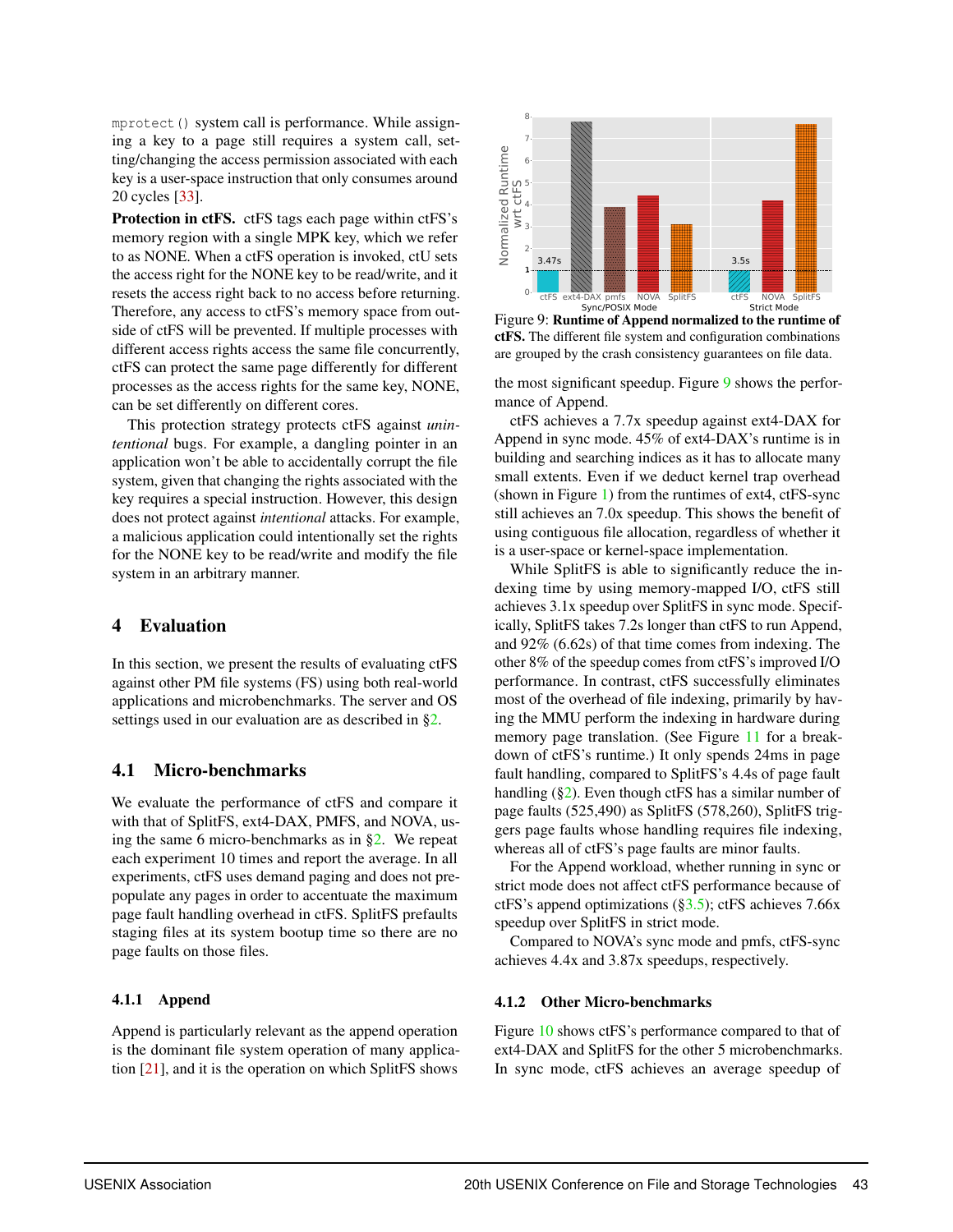

<span id="page-10-2"></span>Figure 10: Performance comparison of ext4-DAX, Nova, PMFS, SplitFS, and ctFS for five micro-benchmarks.



<span id="page-10-1"></span>Figure 11: **ctFS** overhead breakdown under four configuration combinations: with huge pages enabled and disabled, while running in sync and strict mode.

2.17x, 1.97x, 2.43X, 2.97X, against ext4-DAX, SplitFSsync, pmfs, and NOVA, respectively. In strict mode, ctFS achieves an average speedup of 1.46x and 1.59X against SplitFS-strict and NOVA-strict.

#### <span id="page-10-0"></span>4.1.3 ctFS Runtime Breakdowns

Figure [11](#page-10-1) shows the breakdown of ctFS's runtime on each test while running in sync and strict mode, and with huge pages enabled and disabled. We first consider the difference between ctFS's sync and strict modes. Recall that ctFS invokes pswap at the end of file overwrite operations under strict mode. This affects both RW and SW. In RW, 68% of the run time of ctFS-strict is spent on pswap. This test represents the worst-case scenario for ctFS-strict, as each write triggers a pswap at the smallest granularity (4KB page): pswap cannot perform any optimizations when swapping the entries in the last-level page table, and it is foreced to break up the huge pages into base pages.<sup>[6](#page-10-3)</sup> In comparison, while ctFS also needs to invoke pswap in SW when running in strict mode, because pswap is only invoked once at the end, it incurs negligible overhead (5.7ms).

The figure also shows the difference between having huge pages enabled and disabled. With huge pages enabled, ctFS indeed eliminates much of the indexing overhead, as all workloads are bottlenecked by I/O, except for the RW workload when ctFS runs in strict mode. With huge pages disabled, both the persistent page table (PPT) and the DRAM page table have 512x more entries, and each TLB entry now only maps 4KB instead of 2MB. For SW, RW, SR, and RR, the overhead after disabling huge pages is negligible in both sync and strict modes (at most 3.4% in SR-strict). This indicates that the overhead of additional TLB misses is negligible. In RR, for example, there are 512x more TLB misses with huge pages disabled, yet this still results in negligible overhead. Note that the number of page faults remains the same even when huge pages are disabled, because ctK copies 512 page table mappings (or the mappings for a 2MB region) from the PPT to the DRAM page tables on each page fault. In comparison, the large overheads in Append and SWE come from allocating physical PM page frames and building the persistent page tables (PPT), because with only base pages, the PPT contains 512x more entries.

Interestingly, in RW, disabling huge pages results in a 2x speedup for ctFS-strict. This is because with huge pages enabled, every write, which is at the granularity of a base page (4KB), will trigger a pswap that breaks the huge page and causes TLB shootdowns. In comparison, when huge pages are disabled, there is no need to break up huge pages.

#### 4.2 Real-world Applications

We evaluated ctFS using LevelDB [\[28\]](#page-14-13) and RocksDB [\[35\]](#page-15-5), both of which are persistent key-

<span id="page-10-3"></span><sup>6</sup>Even then, ctFS outperforms SplitFS and NOVA in strict mode as shown in Figure [10.](#page-10-2) SplitFS also uses huge pages, so that it also needs to break up huge pages, which makes up 37.6% of its runtime.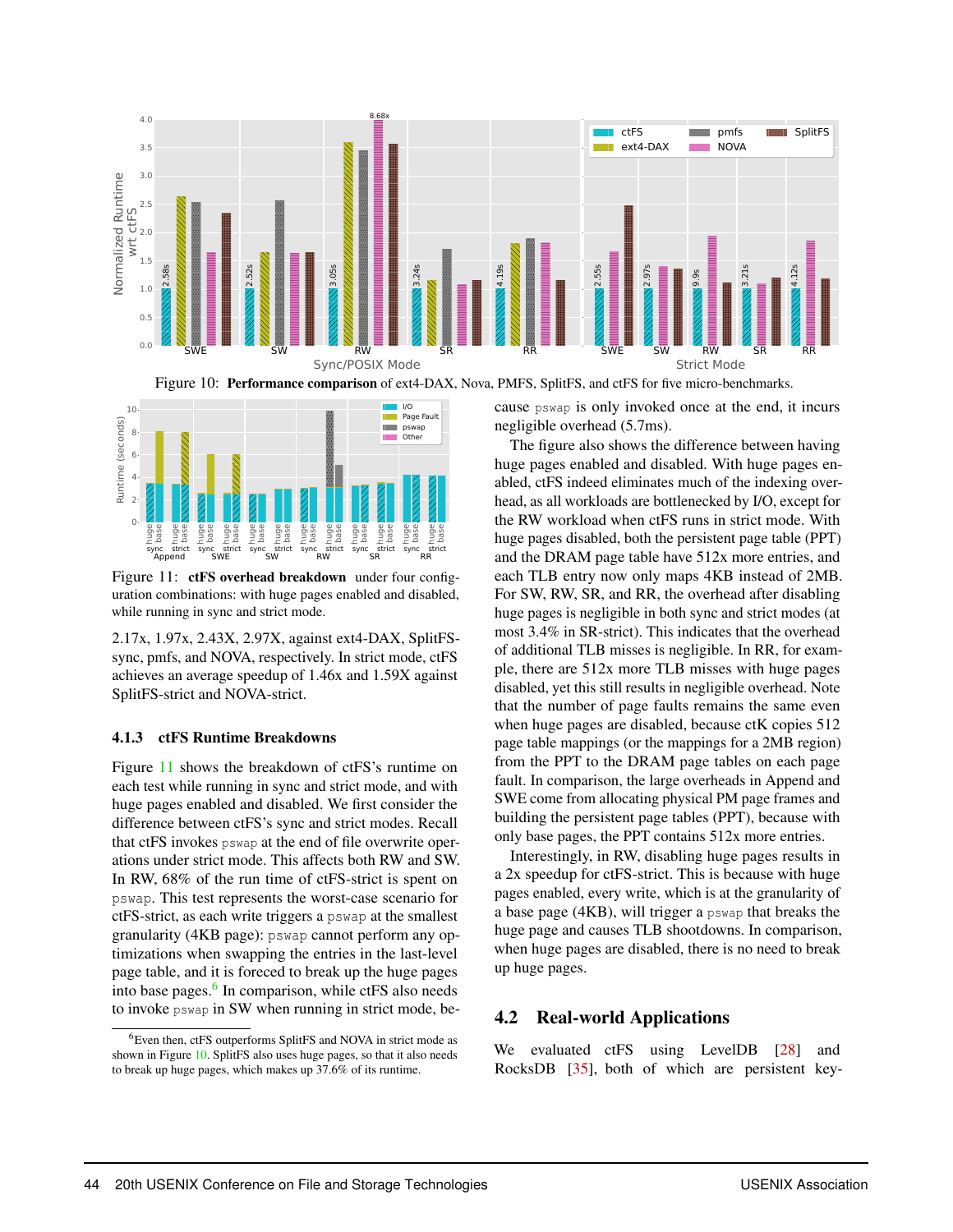

<span id="page-11-1"></span>Figure 12: YCSB on LevelDB. Results are measured in throughput that is normalized to ext4-DAX in the sync/POSIX group and NOVA-strict in the strict group. The number on top shows the absolute throughput.

| А | Update heavy: 50/50 read/write mix                     |
|---|--------------------------------------------------------|
| B | Read mostly: 95/5 read/write mix                       |
| C | Read only: 100% read                                   |
| D | Read latest: new records are inserted, and the most    |
|   | recently inserted records are read the most            |
| Е | Short ranges: short ranges of records are queried, in- |
|   | stead of individual records                            |
| F | Read-modify-write: read a record, modify it, and write |
|   | back the changes                                       |

<span id="page-11-0"></span>Table 2: YCSB runs and their characteristics.

value stores. We drove LevelDB with the Yahoo! Cloud Serving Benchmark (YCSB) [\[5\]](#page-14-14). YCSB includes six different key-value workloads that are described in Table [2.](#page-11-0) We drove RocksDB using RocksDB's built-in benchmark db\_bench with three workloads: *random fill*, which creates and adds key-value pairs; *random read*, which returns the values of given keys; and *random update*, which updates the values of given keys. Each of these tests carries out 5 million operations. Both LevelDB and RocksDB use pwrite and pread instead of memory-mapped I/O.

The LevelDB workloads demonstrate ctFS's performance advantage achieved by removing the indexing overheads in a real world application. The RocksDB workloads show that it is feasible and beneficial to replace write-ahead logs (WALs) with ctFS's atomic writes.

LevelDB. Figure [12](#page-11-1) shows the performance of different PM file systems on LevelDB using the YCSB workloads. ctFS outperforms all the other file systems in each of the workloads when run at comparable consistency levels.

ctFS achieves the most significant improvement in throughput under write-heavy workloads: Load A and E and Run A, B, F.  $<sup>7</sup>$  $<sup>7</sup>$  $<sup>7</sup>$  Among these write-heavy work-</sup> loads, ctFS-sync's throughput is 1.64x the throughput of SplitFS-sync on average, with 1.82x the throughput in the best-case (under Load E). In strict mode, ctFS's throughput is 1.30x higher than that of SplitFS on average, with 1.50x higher in the best-case (under Load A). Compared with ext4-DAX, ctFS-sync has 2.88x higher throughput on average and 3.62x higher throughput in the best case (under Run A).

On read-heavy workloads, ctFS's thoughtput is still higher than that of the other file systems, but by a smaller amount. It achieves an average of 1.25x - 1.36x higher throughput over ext4-DAX. As for SplitFS, recall from our microbenchmarks that it spends more time on indexing in random reads than sequential reads. This is why ctFS achieves better throughput than SplitFS in Run B, C, and D, which are dominated by random reads; e.g., ctFS's throughput is 1.18x and 1.25x higher than that of SplitFS under Run D when run in either sync or strict mode. For Run E, which is dominated by sequential reads, cfFS has 1.02x and 1.22x higher throughput.

By studying the breakdowns of ext4-DAX's time consumption, we observe that indexing time takes up 19.6%, 25%, and 24.5% of the total runtime of LoadA, RunA, and LoadE, respectively. Meanwhile, ctFS only spends a maximum of 0.2% on indexing overhead (in handling page faults) across all workloads. Hence, indexing accounts for 39.3%, 49.9%, and 46.4% of ctFS's speedup over ext4-DAX on these three workloads. Another 22.5%, 36.4%, and 33% of ctFS's speedups arise from a more efficient I/O data path over ext4-DAX.

<span id="page-11-2"></span> $7$ Load A and Load E create the respective key value stores that are used by the six YCSB runs.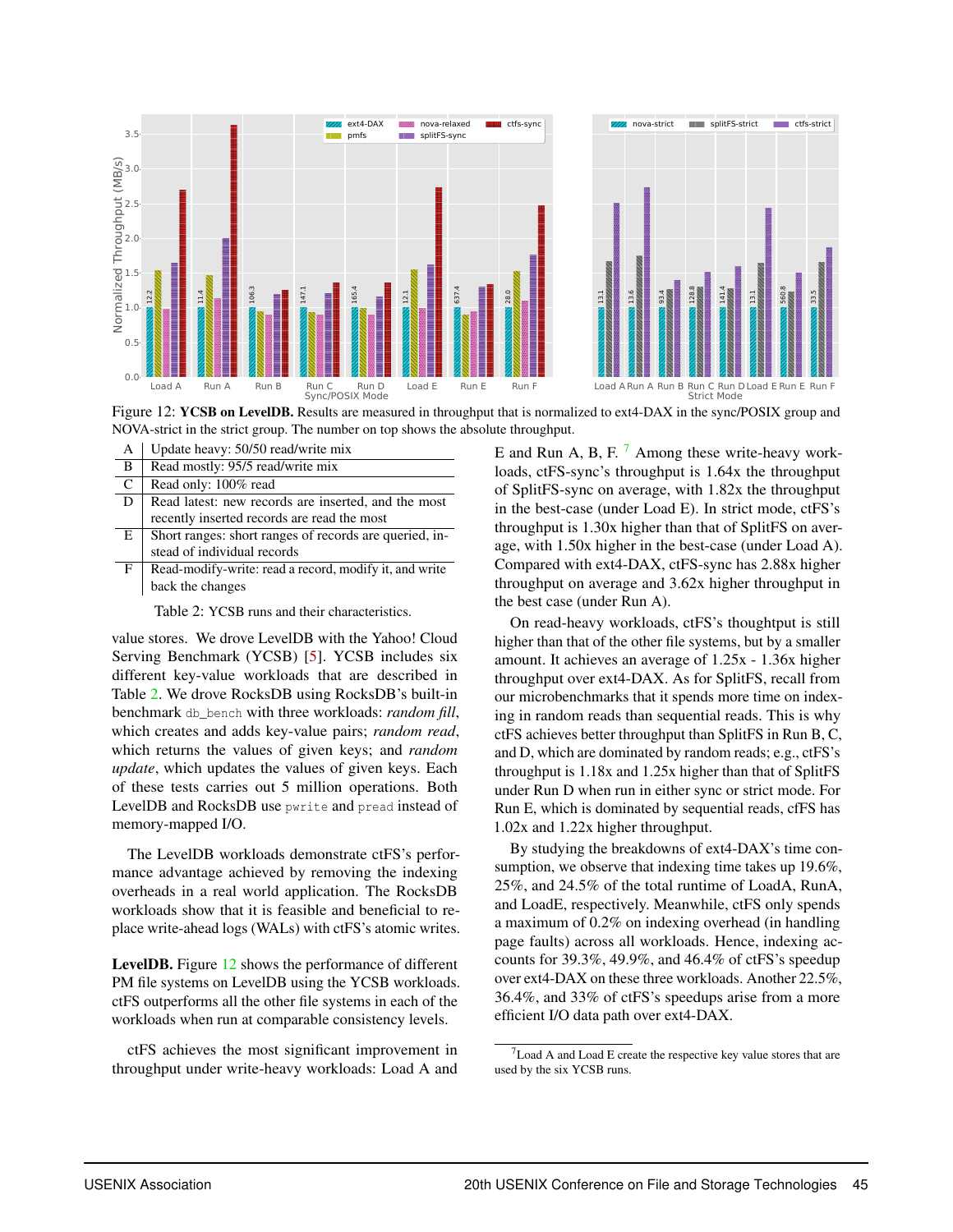

Figure 13: RocksDB performance.

|                                      |                     | SplitFS             | Ex <sub>14</sub> |       |
|--------------------------------------|---------------------|---------------------|------------------|-------|
|                                      | sync                | strict              | <b>DAX</b>       | ctFS  |
| Bootstrap $(\mu s)$                  | $1.4 \times 10^{6}$ | $1.1 \times 10^{6}$ |                  | 5     |
| open (create) $(\mu s)$              | 40                  | 40                  | 15               | 2     |
| open (existing) $(\mu s)$            |                     | 10                  |                  | 2     |
| unlink $(\mu s)$                     | 32                  | 43                  | 31               | 1.6   |
| DRAM usage (MB)                      | 198                 | 572                 | N/A              | 0.52  |
| Space available<br>after format (GB) | 230.7               |                     | 230.7            | 248.1 |
| Space used after<br>YCSB LoadA (MB)  | 5486                |                     | 5337             | 5378  |

<span id="page-12-1"></span>Table 3: Metadata operation and resource overhead. There is no difference on between sync and strict modes for ctFS.

RocksDB. We ran our RocksDB experiments two configurations: *strict* and *relaxed*. With *strict*, where data consistency is guaranteed, ext4-DAX is run with WAL enabled, and ctFS is run in strict mode (ctFS-strict) but with WAL disabled. With *relaxed*, where crash consistency is not guaranteed, both ext4-DAX and ctFS-sync are run with WAL disabled.

With *strict*, ctFS-strict has 1.60x, 1.22x and 1.3x the throughput of ext4-DAX for the Random Fill test, the Random Read test and the Random Update test, respectively. This demonstrates the feasibility of replacing WALs in applications with atomic writes in ctFS, as doing so not only improves performance but also simplifies application logic.

With *relaxed*, ctFS-sync is on par with ext4-DAX with the Random Fill test, but has 1.25x and 1.19x the throughput for the Random Read and Random Update test.

## 4.3 Resource Usage & Other Operations

Table [3](#page-12-1) shows the cost of several frequently used file system operations, as well as DRAM overhead after filesystem initialization and space efficiency for ctFS, SplitFS and Ext4-DAX. Notably, SplitFS spends over one second to initialize because it needs to build the U-Split mapping table, create and mmap all the staging files. Similarly, because of the mapping table, SplitFS uses 3 orders of magnitude more DRAM comparing with ctFS. The DRAM usage does not change significantly for SplitFS



<span id="page-12-2"></span>Figure 14: Scalability of ctFS versus ext4-DAX and SplitFS on LevelDB running YCSB Run A in terms of throughput.

and ctFS when running workloads as both of them primarily operate on PM.

In terms of space efficiency, ctFS has 7.52% more available space than ext4-DAX and SplitFS when newly formatted. In fact, ctFS only incurs 10MB memory overhead for newly formated 248.06GB space. This is because ctFS allocates inodes and inode bitmaps on demand. After running Load A in the YCSB test on LevelDB, ctFS occupies 0.78% more space than ext4-DAX and 2% less than SplitFS.

## 4.4 Scalability

The design of the cfFS's concurrency model is the same as that of ext4-DAX. Figure [14](#page-12-2) shows ctFS's scalability compared with ext4-DAX, running YCSB Run A on LevelDB. All file systems scale similarly. Performance of ctFS peaks at 6 worker threads in a 8 core machine (as two additional threads are spawned by LevelDB for other purpose).

## <span id="page-12-0"></span>5 Limitations and Discussion

The design of ctFS presents two unique trade-offs. First, compared with an in-kernel file system, ctFS's user-space file system design trades protection for performance. While ctFS is not suitable as a general purpose file system, it presents a (rather extreme) trade-off point for data center applications to squeeze the most out of the hardware, as in data center environments each machine runs only a small number of applications that often trust each other, and protection against intentional attacks is ensured at the boundary of machines or data centers. Furthermore, ctFS can be used as an application's private file system, i.e., where one or several applications own one instance of ctFS.

Second, ctFS's design is also at the expense of internal fragmentation within each fixed-sized partition in the *virtual* memory address space. We argue this is acceptable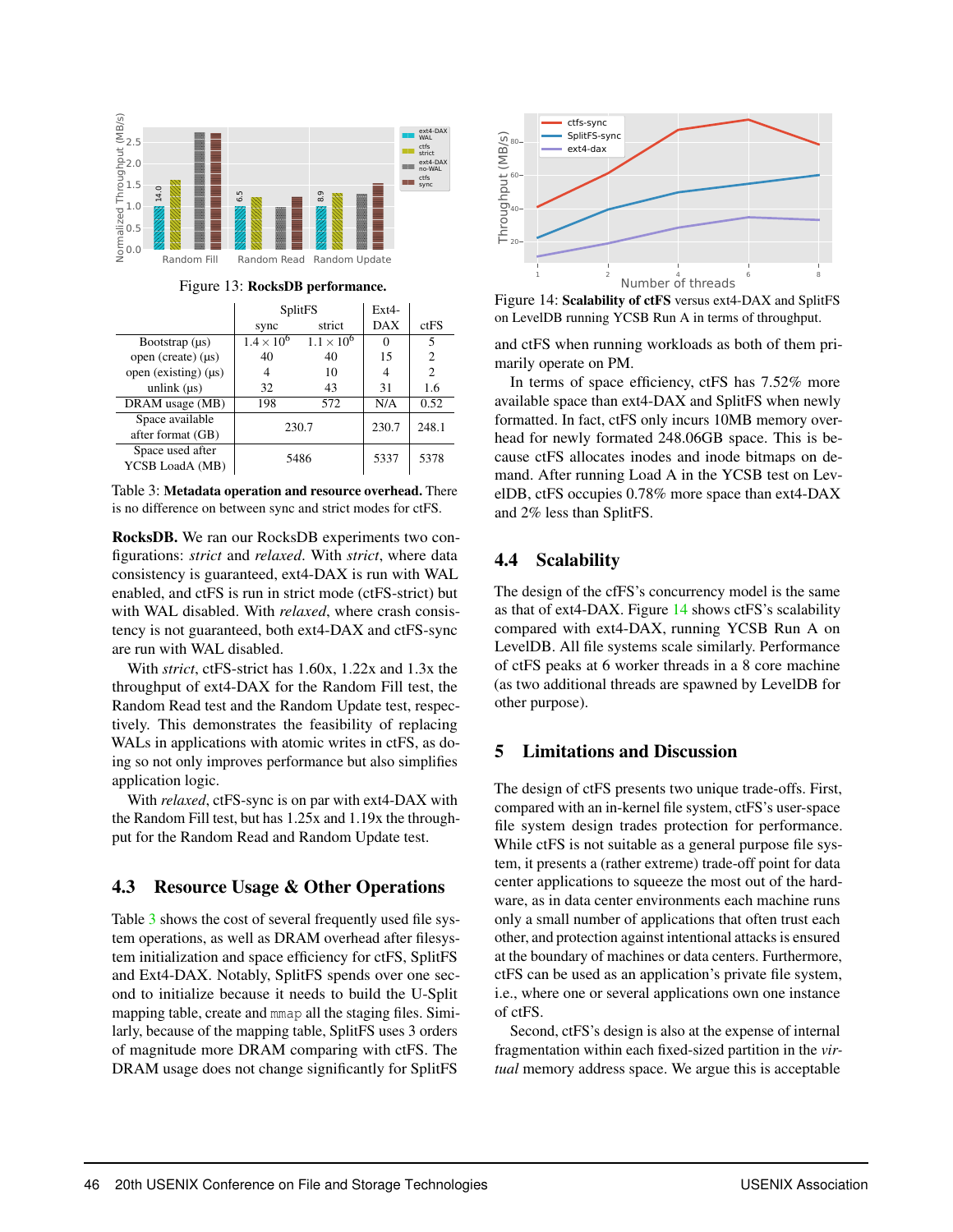given the size of today's virtual address spaces. Both Intel and Linux now support 57 bits virtual addresses with 5-level paging, enabling a 128PB virtual address space. In comparison, the maximum size of Intel Optane DC that can be supported by a server today is 6TB [\[27\]](#page-14-15). Note that ctFS does not waste physical storage space as any unused regions of a partition are not mapped to physical memory. In addition, ctFS's allocation algorithm is similar to the buddy memory allocator, and hence, the internal fragmentation problem is fundamentally inline with that of modern size-segregated memory allocators like jemalloc  $[10]$ , TCMalloc  $[13]$ , and Go's runtime  $[16]$ ; the wide adoption of these allocators further suggests that internal fragmentation is an acceptable trade-off.

#### 6 Related Work

To the best of our knowledge, this paper is the first to propose a complete file system that supports contiguous files with a detailed design and evaluation.

SCMFS. SCMFS [\[39\]](#page-15-3) proposed the high-level idea of allocating each file contiguously in the virtual address space. However, its design is only at a conceptual level. How files are allocated in the virtual memory space is not clearly described. Specifically, it does not address file resizing and external fragmentation, the two fundamental challenges faced by contiguous files. It is unclear what happens if one file expands into the range of another file. Finally, SCMFS's implementation and evaluation are entirely based on simulation.

File systems for PM. A number of file systems were designed to bypass the kernel. Aerie [\[37\]](#page-15-0), PMFS [\[8\]](#page-14-2), Strata [\[25\]](#page-14-4), SplitFS [\[21\]](#page-14-3), and ZoFS [\[7\]](#page-14-1) all allow the user to directly access file data through a user-space component; PMFS, SplitFS, and ZoFS map the metadata and data in application's virtual memory space. In Aerie, metadata updates and locking requests must be sent via IPC to be processed by a trusted system service. Strata logs updates in userspace which are then digested in the kernel. ZoFS strives to provide security by only mapping the metadata to the users who have access permission, and only allows trusted library code to modify the metadata by exploiting MPK memory protection keys. KEVIN [\[24\]](#page-14-19), a file system for NAND SSD instead of PM, provides an FPGA implementation of the log-structured merge tree, and ports file operations on top.

All of the file systems mentioned above still use a tree-structured index for file indexing. B*e*trFS proposes a  $B^{\varepsilon}$ -tree that is a write-optimized variant B-tree [\[20\]](#page-14-20). HashFS [\[30\]](#page-14-21) uses a global fixed-sized hash table for indexing. However, it still suffers software indexing overhead, and its performance is no better when compared to SplitFS. KUCO [\[3\]](#page-14-22) offloads some indexing from the kernel to the userspace through "collaborative indexing", to improve scalability. However, it still uses traditional ext2-style block mapping. In comparison, ctFS uses a contiguous file design that obsoletes file indexing.

Crash consistency on file data. Conventional writeahead logging/journaling [\[15,](#page-14-23) [17,](#page-14-24) [38\]](#page-15-7) typically requires writing the data *twice*: first to journal before updating the target file. The cost of double-write for data may be large, and several mechanisms that avoid data copying have been proposed  $[2, 4, 18, 26, 29]$  $[2, 4, 18, 26, 29]$  $[2, 4, 18, 26, 29]$  $[2, 4, 18, 26, 29]$  $[2, 4, 18, 26, 29]$  $[2, 4, 18, 26, 29]$  $[2, 4, 18, 26, 29]$  $[2, 4, 18, 26, 29]$  $[2, 4, 18, 26, 29]$ . Similar to pswap, SplitFS's relink is used to efficiently provide atomic writes without copying the data to the journal. pswap differs from relink in that the former swaps the virtualto-physical memory mapping, whereas relink changes the mapping within ext4-DAX's extent trees. Failure atomic msync [\[32\]](#page-15-8) atomically commits changes to a memory mapped file by using ext4's journalling function. SHARE [\[31\]](#page-15-9) atomically lets pairs of pages share the same physical page in the flash storage. It does not explore the page table hierarchy for optimization.

SubZero  $[22]$  proposed a patch() function that atomically overwrites the destination region of a mmap file with the content of the source region. pswap is different in a few ways. First, pswap swaps the mapping whereas patch discards the content in the source region. In addition, pswap leverages the page table hierarchy to achieve significant speedup. Finally, pswap is mainly used for fast cross-partition expansion and shrink, whereas patch is only used for atomic writes.

#### 7 Concluding Remarks

This paper proposes ctFS, a persistent memory file system which offloads file system indexing to the memory management hardware by keeping files contiguous in virtual memory. Our evaluation shows ctFS can outperform ext4-DAX and SplitFS by up to 7.7x and 3.1x, and improve YCSB throughputs by up to 3.6x and 1.8x.

#### Acknowledgements

We thank our shepherd Youngjin Kwon and the anonymous reviewers for their insightful comments. SplitFS authors provided valuable help in obtaining the breakdown of SplitFS's runtime. Rishikesh Devsot and Devin Gibson have ported an early version of ctFS to boot into a Linux shell without hitting Linux's file system. This research was supported by the Canada Research Chair fund, an NSERC discovery grant, and a VMware gift.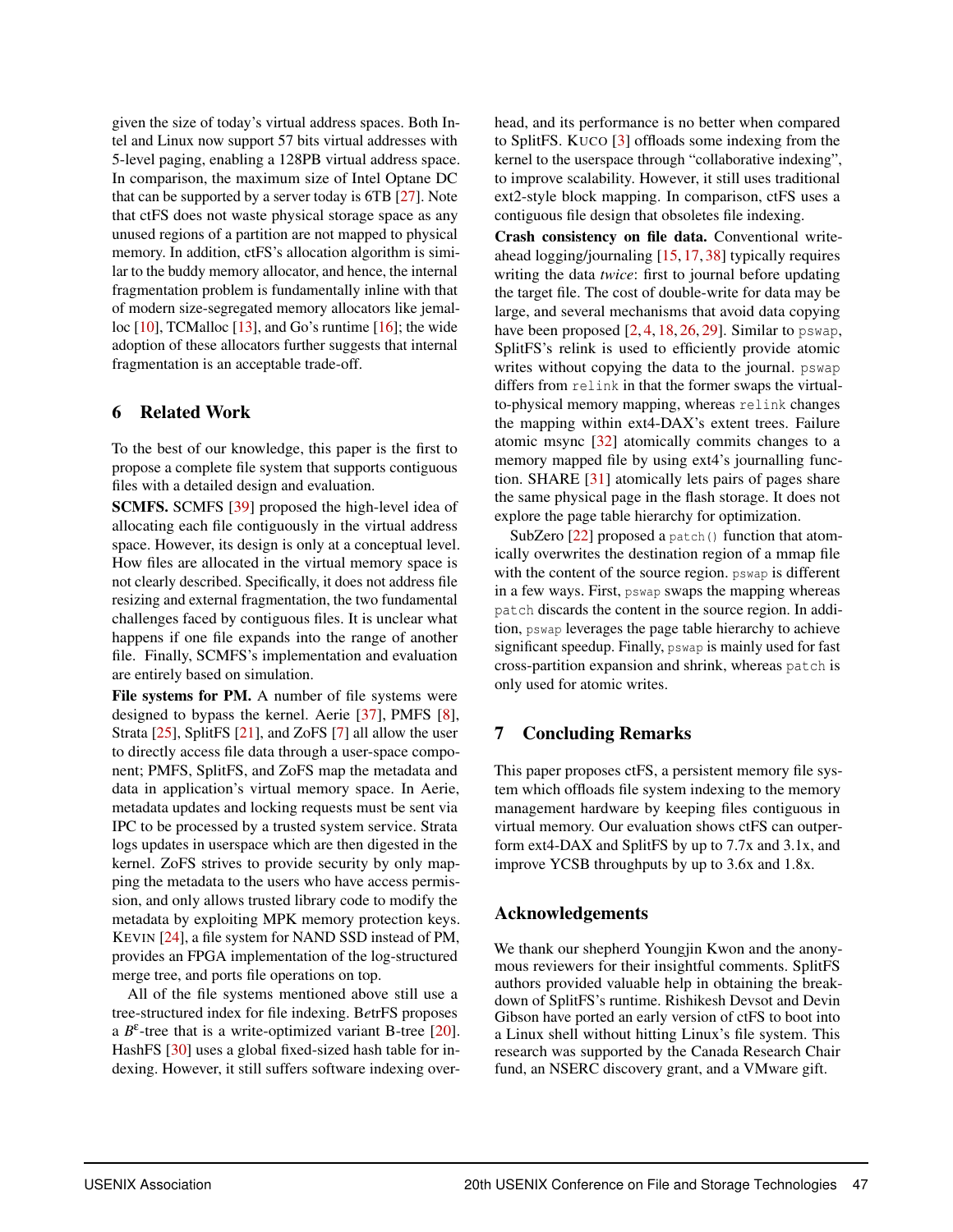#### References

- <span id="page-14-12"></span>[1] Intel AVX-512 instructions. [https://software.intel.](https://software.intel.com/content/www/us/en/develop/articles/intel-avx-512-instructions.html) [com/content/www/us/en/develop/articles/](https://software.intel.com/content/www/us/en/develop/articles/intel-avx-512-instructions.html) [intel-avx-512-instructions.html](https://software.intel.com/content/www/us/en/develop/articles/intel-avx-512-instructions.html).
- <span id="page-14-25"></span>[2] J. Bonwick and B. Moore. ZFS: The last word in file systems. [https://wiki.illumos.org/download/](https://wiki.illumos.org/download/attachments/1146951/zfs_last.pdf) [attachments/1146951/zfs\\_last.pdf](https://wiki.illumos.org/download/attachments/1146951/zfs_last.pdf).
- <span id="page-14-22"></span>[3] Y. Chen, Y. Lu, B. Zhu, A. C. Arpaci-Dusseau, R. H. Arpaci-Dusseau, and J. Shu. Scalable persistent memory file system with Kernel-Userspace collaboration. In *Proc. 19th Conf. on File and Storage Technologies*, pages 81–95. USENIX Association, Feb. 2021.
- <span id="page-14-10"></span>[4] J. Condit, E. B. Nightingale, C. Frost, E. Ipek, B. Lee, D. Burger, and D. Coetzee. Better I/O through byteaddressable, persistent memory. In *Proc. 22nd Symp. on Operating Systems Principles*, SOSP'09, pages 133–146, 2009.
- <span id="page-14-14"></span>[5] B. F. Cooper, A. Silberstein, E. Tam, R. Ramakrishnan, and R. Sears. Benchmarking cloud serving systems with YCSB. In *Proc. 1st Symp. on Cloud Computing*, SoCC'10, pages 143–154, 2010.
- <span id="page-14-8"></span>[6] corbet. Address space randomization in 2.6. urlhttps://lwn.net/Articles/121845/, 2005.
- <span id="page-14-1"></span>[7] M. Dong, H. Bu, J. Yi, B. Dong, and H. Chen. Performance and protection in the ZoFS user-space NVM file system. In *Proc. 27th Symp. on Operating Systems Principles*, SOSP'19, pages 478–493, 2019.
- <span id="page-14-2"></span>[8] S. R. Dulloor, S. Kumar, A. Keshavamurthy, P. Lantz, D. Reddy, R. Sankaran, and J. Jackson. System software for persistent memory. In *Proc. 9th European Conf. on Computer Systems*, EuroSys'14, New York, NY, USA, 2014. Association for Computing Machinery.
- <span id="page-14-9"></span>[9] J. Edge. Randomizing the kernel. urlhttps://lwn.net/Articles/546686/, 2013.
- <span id="page-14-16"></span>[10] J. Evans. A scalable concurrent malloc (3) implementation for freebsd. In *Proc. of the BSDCAN Conf., Ottawa, Canada*, 2006.
- <span id="page-14-5"></span>[11] A. S. Fedorova. Why mmap is faster than system calls. [https://sasha-f.medium.com/](https://sasha-f.medium.com/why-mmap-is-faster-than-system-calls-24718e75ab37) [why-mmap-is-faster-than-system-calls-24718e75ab37](https://sasha-f.medium.com/why-mmap-is-faster-than-system-calls-24718e75ab37), 2019.
- <span id="page-14-11"></span>[12] G. R. Ganger, M. K. McKusick, C. A. N. Soules, and Y. N. Patt. Soft updates: A solution to the metadata update problem in file systems. *ACM Trans. Comput. Syst.*, 18(2):127–153, May 2000.
- <span id="page-14-17"></span>[13] S. Ghemawat and P. Menage. TCMalloc. [http://](http://goog-perftools.sourceforge.net/doc/) [goog-perftools.sourceforge.net/doc/](http://goog-perftools.sourceforge.net/doc/).
- <span id="page-14-7"></span>[14] M. Gorman. Page table management. [https:](https://www.kernel.org/doc/gorman/html/understand/understand006.html) [//www.kernel.org/doc/gorman/html/understand/](https://www.kernel.org/doc/gorman/html/understand/understand006.html) [understand006.html](https://www.kernel.org/doc/gorman/html/understand/understand006.html).
- <span id="page-14-23"></span>[15] J. Gray and A. Reuter. *Transaction Processing: Concepts and Techniques*. Morgan Kaufmann Publishers Inc., San Francisco, CA, USA, 1st edition, 1992.
- <span id="page-14-18"></span>[16] R. Griesemer, R. Pike, and K. Thompson. Golang. [https:](https://golang.org/) [//golang.org/](https://golang.org/).
- <span id="page-14-24"></span>[17] R. Hagmann. Reimplementing the Cedar file system using logging and group commit. In *Proc. 11th ACM Symp. on Operating Systems Principles*, SOSP'87, pages 155–162, 1987.
- <span id="page-14-26"></span>[18] D. Hitz, J. Lau, and M. Malcolm. File system design for an NFS file server appliance. In *Proc. of the USENIX Winter 1994 Technical Conference*. USENIX Association, 1994.
- <span id="page-14-0"></span>[19] J. Izraelevitz, J. Yang, L. Zhang, J. Kim, X. Liu, A. Memaripour, Y. J. Soh, Z. Wang, Y. Xu, S. R. Dulloor, J. Zhao, and S. Swanson. Basic performance measurements of the Intel Optane DC Persistent Memory. <https://arxiv.org/abs/1903.05714v3>, 2019.
- <span id="page-14-20"></span>[20] W. Jannen, J. Yuan, Y. Zhan, A. Akshintala, J. Esmet, Y. Jiao, A. Mittal, P. Pandey, P. Reddy, L. Walsh, M. A. Bender, M. Farach-Colton, R. Johnson, B. C. Kuszmaul, and D. E. Porter. BetrFS: Write-optimization in a kernel file system. *ACM Trans. Storage*, 11(4), Nov. 2015.
- <span id="page-14-3"></span>[21] R. Kadekodi, S. K. Lee, S. Kashyap, T. Kim, A. Kolli, and V. Chidambaram. SplitFS: Reducing software overhead in file systems for persistent memory. In *Proc. 27th Symp. on Operating Systems Principles*, SOSP'19, pages 494– 508, 2019.
- <span id="page-14-29"></span>[22] J. Kim, Y. J. Soh, J. Izraelevitz, J. Zhao, and S. Swanson. Subzero: Zero-copy io for persistent main memory file systems. In *Proc. 11th Asia-Pacific Workshop on Systems*, APSys'20, pages 1–8, New York, NY, USA, 2020. Association for Computing Machinery.
- <span id="page-14-6"></span>[23] K. C. Knowlton. A fast storage allocator. *Commun. ACM*, 8(10):623–624, October 1965.
- <span id="page-14-19"></span>[24] J. Koo, J. Im, J. Song, J. Park, E. Lee, B. S. Kim, and S. Lee. Modernizing file system through in-storage indexing. In *Proc. 15th Symp. on Operating Systems Design and Implementation*, OSDI'21, pages 75–92. USENIX Association, July 2021.
- <span id="page-14-4"></span>[25] Y. Kwon, H. Fingler, T. Hunt, S. Peter, E. Witchel, and T. Anderson. Strata: A cross media file system. In *Proc. 26th Symp. on Operating Systems Principles*, SOSP'17, pages 460–477, 2017.
- <span id="page-14-27"></span>[26] E. Lee, H. Bahn, and S. H. Noh. Unioning of the buffer cache and journaling layers with non-volatile memory. In *Proc. 11th Conf. on File and Storage Technologies*, FAST'13, pages 73–80, 2013.
- <span id="page-14-15"></span>[27] Lenovo. Intel Optane Persistent Memory 100 Series Product Guide. [https://lenovopress.com/](https://lenovopress.com/lp1066-intel-optane-persistent-memory-100-series#mixed-mode-requirements) [lp1066-intel-optane-persistent-memory-100-se](https://lenovopress.com/lp1066-intel-optane-persistent-memory-100-series#mixed-mode-requirements)ries# [mixed-mode-requirements](https://lenovopress.com/lp1066-intel-optane-persistent-memory-100-series#mixed-mode-requirements).
- <span id="page-14-13"></span>[28] LevelDB. <https://github.com/google/leveldb>.
- <span id="page-14-28"></span>[29] C. Mohan. Repeating history beyond ARIES. In *Proc. 25th Intl. Conf. on Very Large Data Bases*, VLDB'99, pages 1–17. Morgan Kaufmann Publishers Inc., 1999.
- <span id="page-14-21"></span>[30] I. Neal, G. Zuo, E. Shiple, T. A. Khan, Y. Kwon, S. Peter, and B. Kasikci. Rethinking file mapping for persistent memory. In *Proc. 19th Conf. on File and Storage Technologies*, FAST'21, pages 97–111. USENIX Association, Feb. 2021.